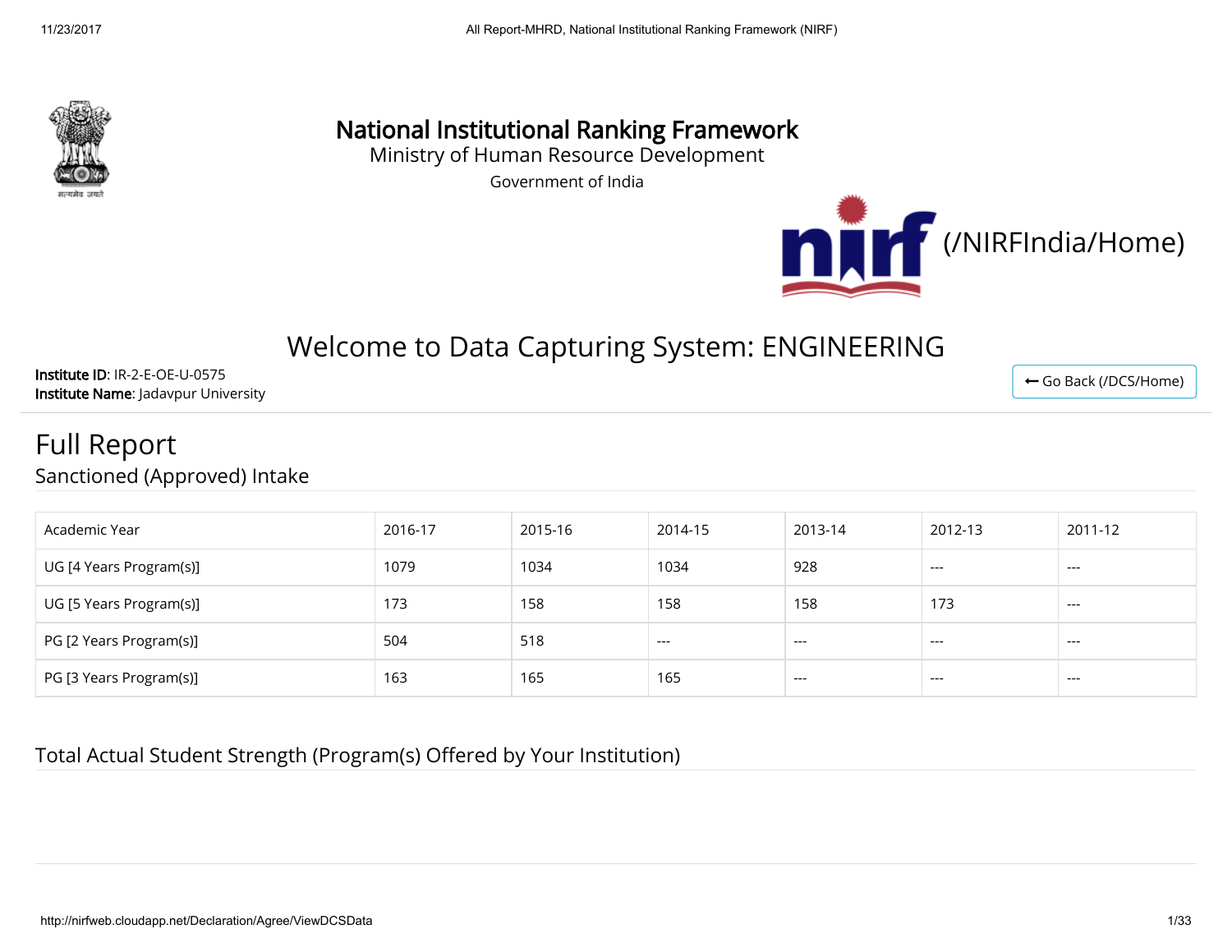| (All<br>programs<br>of all years) | No. of<br>Male<br>Students | No. of<br>Female<br>Students | Total<br>Students | Within<br>State<br>(Including<br>male &<br>female) | Outside<br>State<br>(Including<br>male &<br>female) | Outside<br>Country<br>(Including<br>male &<br>female) | Economically<br>Backward<br>(Including<br>male &<br>female) | Socially<br>Challenged<br>(SC+ST+OBC<br>Including<br>male &<br>female) | No. of<br>students<br>receiving<br>Freeships /<br>Scholarships<br>from the<br>State and<br>Central<br>Government | No. of<br>students<br>receiving<br>Freeships /<br>Scholarships<br>from<br>Institution<br>Funds | No. of<br>students<br>receiving<br>Freeships /<br>Scholarships<br>from the<br>Private<br><b>Bodies</b> | No. of<br>students<br>who are not<br>receiving<br>any<br>Freeships /<br>Scholarships |
|-----------------------------------|----------------------------|------------------------------|-------------------|----------------------------------------------------|-----------------------------------------------------|-------------------------------------------------------|-------------------------------------------------------------|------------------------------------------------------------------------|------------------------------------------------------------------------------------------------------------------|------------------------------------------------------------------------------------------------|--------------------------------------------------------------------------------------------------------|--------------------------------------------------------------------------------------|
| UG [4 Years<br>Program(s)]        | 3524                       | 364                          | 3888              | 2870                                               | 985                                                 | 33                                                    | 1692                                                        | 1258                                                                   | 900                                                                                                              | 71                                                                                             | 17                                                                                                     | 1962                                                                                 |
| UG [5 Years<br>Program(s)]        | 561                        | 104                          | 665               | 604                                                | 59                                                  | $\overline{2}$                                        | 90                                                          | 163                                                                    | 3                                                                                                                | $\overline{7}$                                                                                 | $\overline{2}$                                                                                         | 241                                                                                  |
| PG [2 Years<br>Program(s)]        | 579                        | 200                          | 779               | 705                                                | 69                                                  | 5                                                     | 462                                                         | 146                                                                    | 572                                                                                                              | 6                                                                                              | 7                                                                                                      | 23                                                                                   |
| PG [3 Years<br>Program(s)]        | 321                        | 135                          | 456               | 422                                                | 34                                                  | $\mathbf 0$                                           | 182                                                         | 80                                                                     | $\mathsf{O}$                                                                                                     | $\mathsf 0$                                                                                    | $\mathbf 0$                                                                                            | 262                                                                                  |

Placement & Higher Studies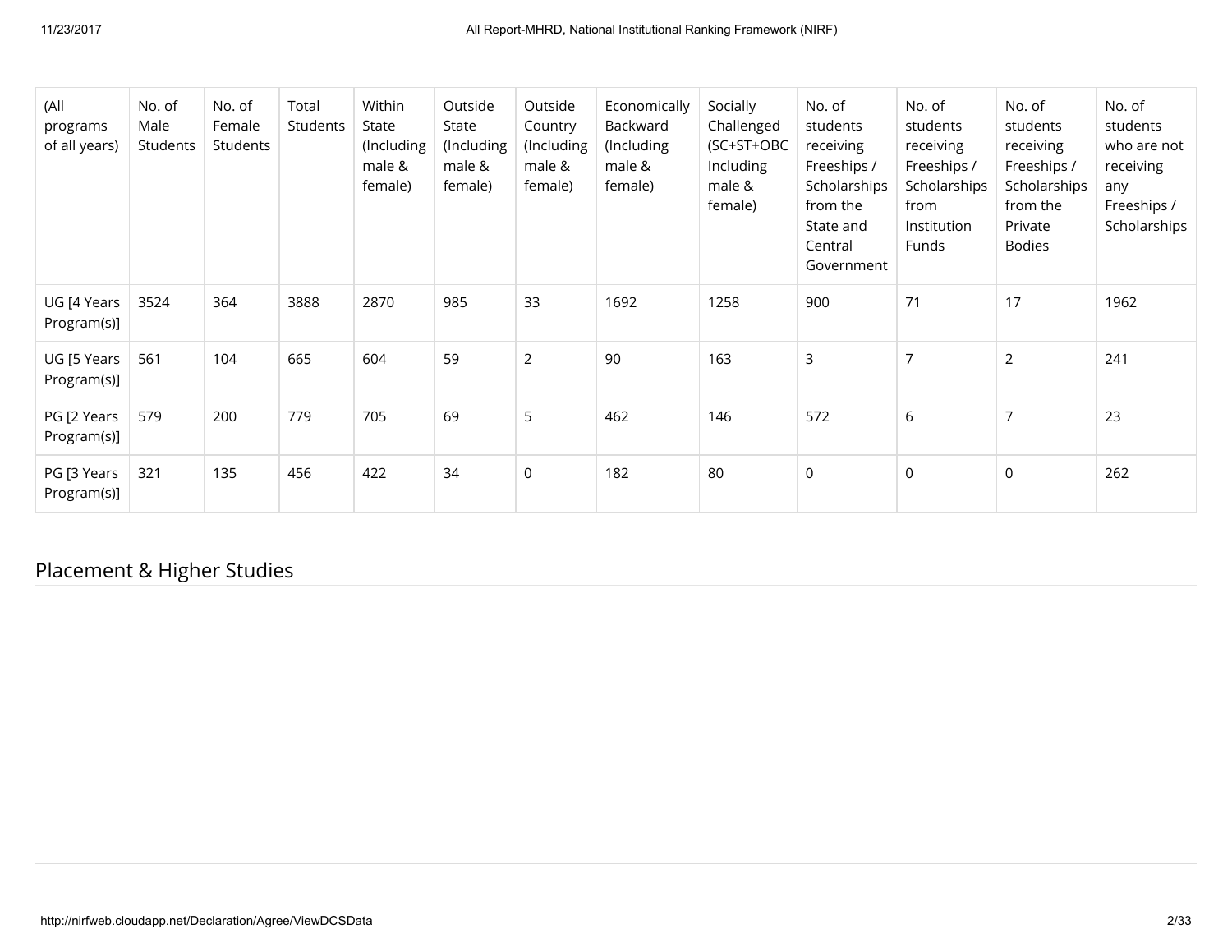|                  |                                                     | UG [4 Years Program(s)]: Placement & higher studies for previous 3 years |                  |                                                      |                  |                                                                |                              |                                                                      |                                                             |
|------------------|-----------------------------------------------------|--------------------------------------------------------------------------|------------------|------------------------------------------------------|------------------|----------------------------------------------------------------|------------------------------|----------------------------------------------------------------------|-------------------------------------------------------------|
| Academic<br>Year | No. of first year<br>students intake in<br>the year | No. of first year<br>students admitted<br>in the year                    | Academic<br>Year | No. of students<br>admitted through<br>Lateral entry | Academic<br>Year | No. of students<br>graduating in<br>minimum stipulated<br>time | No. of<br>students<br>placed | Median salary of<br>placed graduates<br>(Amount in Rs.)              | No. of students<br>selected for<br><b>Higher Studies</b>    |
| $(2011-12)$      | 927                                                 | 921                                                                      | $(2012-13)$      | 48                                                   | $(2014-15)$      | 882                                                            | 719                          | 520000 (Rupees<br>Five Lakh Twenty<br>Thousand only)                 | 92                                                          |
| $(2012-13)$      | 922                                                 | 922                                                                      | $(2013-14)$      | 49                                                   | $(2015-16)$      | 744                                                            | 669                          | 560000 (Rupees<br>Five Lakh Sixty<br>Thousand only)                  | 71                                                          |
| $(2013-14)$      | 928                                                 | 959                                                                      | $(2014-15)$      | 29                                                   | $(2016-17)$      | 795                                                            | 682                          | 570000 (Rupees<br>Five Lakh Seventy<br>Thousand only)                | 95                                                          |
|                  |                                                     | UG [5 Years Program(s)]: Placement & higher studies for previous 3 years |                  |                                                      |                  |                                                                |                              |                                                                      |                                                             |
| Academic<br>Year | No. of first year<br>students intake<br>in the year | No. of first year<br>students admitted<br>in the year                    | Academic<br>Year | No. of students<br>admitted through<br>Lateral entry | Academic<br>Year | No. of students<br>graduating in<br>minimum stipulated<br>time | No. of<br>students<br>placed | Median salary of<br>placed graduates per<br>annum (Amount in<br>Rs.) | No. of<br>students<br>selected for<br><b>Higher Studies</b> |
| $(2010-11)$      | 165                                                 | 131                                                                      | $(2011-12)$      | $\mathsf 0$                                          | $(2014-15)$      | 105                                                            | $\mathsf{O}$                 | 0 (Zero)                                                             | 10                                                          |
| $(2011-12)$      | 173                                                 | 125                                                                      | $(2012-13)$      | $\mathsf 0$                                          | $(2015-16)$      | 117                                                            | $\mathsf{O}$                 | 0 (Zero)                                                             | 12                                                          |
| $(2012-13)$      | 173                                                 | 169                                                                      | $(2013-14)$      | 0                                                    | $(2016-17)$      | 120                                                            | 6                            | 510000 (Rupees Five<br>Lakh Ten Thousand<br>only)                    | 13                                                          |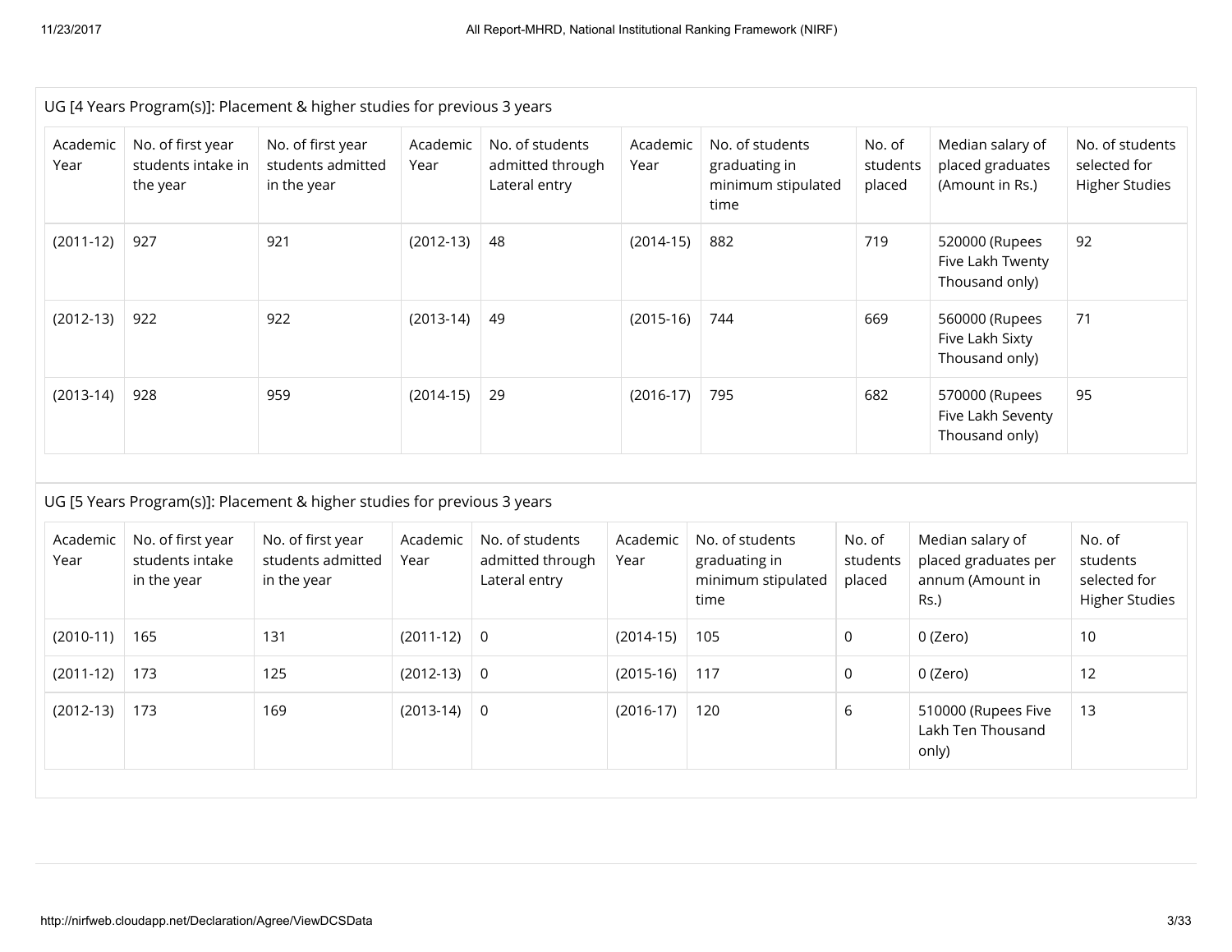| PG [2 Years Program(s)]: Placement & higher studies for previous 3 years |                                                     |                                                                          |                  |                    |                                     |                                                          |      |                                                         |                                                         |                                                         |         |                                                          |
|--------------------------------------------------------------------------|-----------------------------------------------------|--------------------------------------------------------------------------|------------------|--------------------|-------------------------------------|----------------------------------------------------------|------|---------------------------------------------------------|---------------------------------------------------------|---------------------------------------------------------|---------|----------------------------------------------------------|
| Academic<br>Year                                                         | No. of first year<br>students intake in the<br>year | No. of first year<br>students admitted in<br>the year                    |                  | Academic<br>Year   |                                     | No. of students graduating<br>in minimum stipulated time |      | No. of<br>students<br>placed                            | Median salary of placed<br>graduates (Amount in Rs.)    |                                                         | Studies | No. of students<br>selected for Higher                   |
| $(2013-14)$                                                              | 543                                                 | 465                                                                      |                  | $(2014-15)$<br>359 |                                     |                                                          | 163  | 334000 (Rupees Three Lakh<br>Thirty Four Thousand only) |                                                         | 68                                                      |         |                                                          |
| $(2014-15)$                                                              | 518                                                 | 452                                                                      |                  | $(2015-16)$        | 311                                 |                                                          |      | 107                                                     | 353000 (Rupees Three Lakh<br>Fifty Three Thousand only) |                                                         | 62      |                                                          |
| $(2015-16)$                                                              | 518                                                 | 437                                                                      |                  | $(2016-17)$        | 347                                 |                                                          |      | 140                                                     | 570000 (Rupees Five Lakh<br>Seventy Thousand only)      |                                                         | 73      |                                                          |
|                                                                          |                                                     |                                                                          |                  |                    |                                     |                                                          |      |                                                         |                                                         |                                                         |         |                                                          |
|                                                                          |                                                     | PG [3 Years Program(s)]: Placement & higher studies for previous 3 years |                  |                    |                                     |                                                          |      |                                                         |                                                         |                                                         |         |                                                          |
| Academic<br>Year                                                         | No. of first year<br>students intake in<br>the year | No. of first year<br>students admitted<br>in the year                    | Academic<br>Year | Lateral entry      | No. of students<br>admitted through | Academic<br>Year                                         | time | No. of students<br>graduating in<br>minimum stipulated  | No. of<br>students<br>placed                            | Median salary of<br>placed graduates<br>(Amount in Rs.) |         | No. of students<br>selected for<br><b>Higher Studies</b> |
| $(2012-13)$                                                              | 165                                                 | 165                                                                      | $(2013-14)$      | 0                  |                                     | $(2014-15)$                                              | 100  |                                                         | $\mathbf{0}$                                            | 0 (Zero)                                                |         | 0                                                        |
| $(2013-14)$                                                              | 165                                                 | 165                                                                      | $(2014-15)$      | 0                  |                                     | $(2015-16)$                                              | 95   |                                                         | 0                                                       | 0 (Zero)                                                |         | $\mathsf{O}$                                             |
| $(2014-15)$                                                              | 165                                                 | 231                                                                      | $(2015-16)$      | 0                  |                                     | $(2016-17)$                                              | 110  |                                                         | 23                                                      | 570000 (Rupees<br>Five Lakh Seventy<br>Thousand only)   |         | 16                                                       |
|                                                                          |                                                     |                                                                          |                  |                    |                                     |                                                          |      |                                                         |                                                         |                                                         |         |                                                          |

#### Ph.D Student Details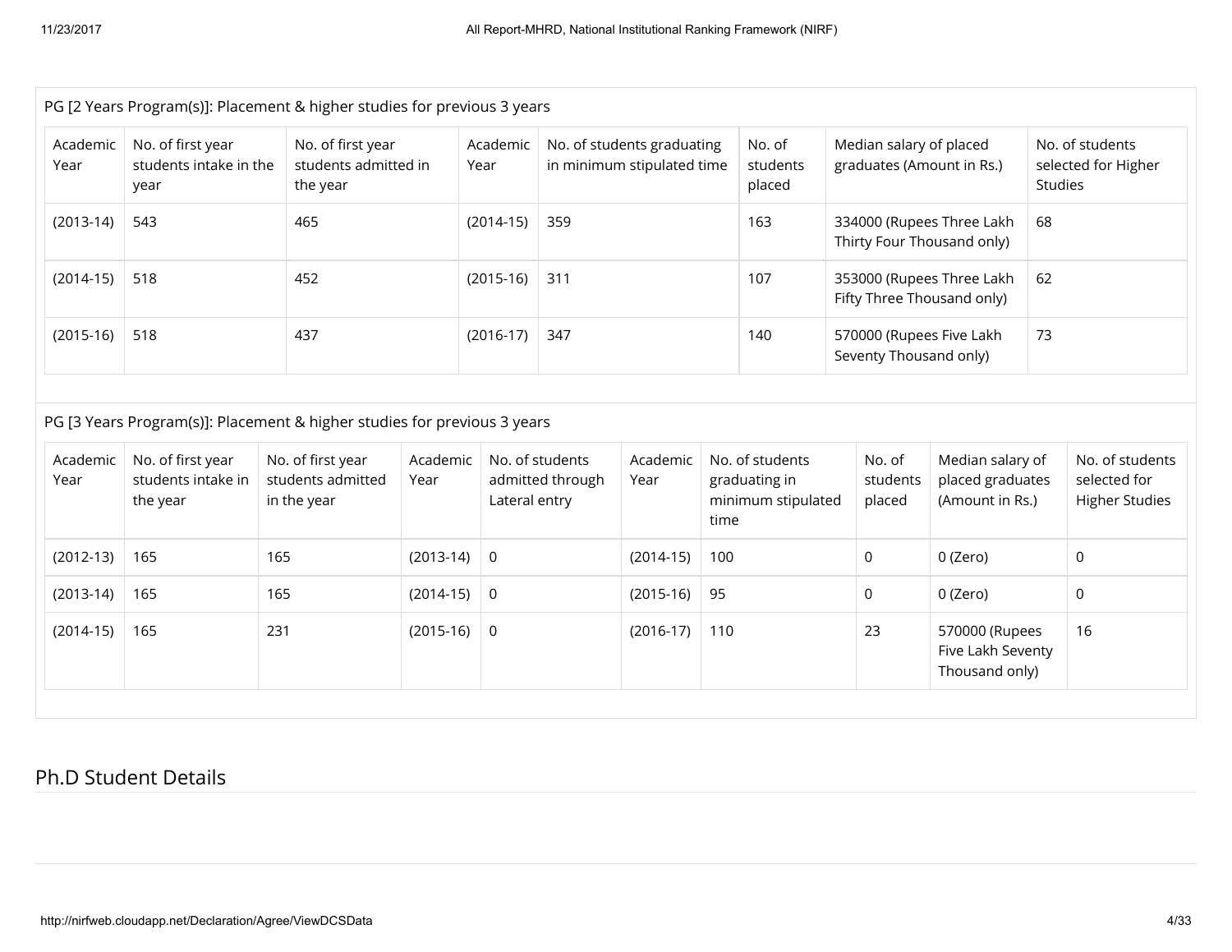| Ph.D (Student pursuing doctoral program till 2016-17; Students admitted in the academic year 2017-18 should no be entered here). |         |                       |         |         |  |  |  |
|----------------------------------------------------------------------------------------------------------------------------------|---------|-----------------------|---------|---------|--|--|--|
|                                                                                                                                  |         | <b>Total Students</b> |         |         |  |  |  |
| Full Time                                                                                                                        |         | 1186                  |         |         |  |  |  |
| Part Time                                                                                                                        |         | $\pmb{0}$             |         |         |  |  |  |
|                                                                                                                                  |         |                       |         |         |  |  |  |
| No. of Ph.D students graduated (including Integrated Ph.D)                                                                       |         |                       |         |         |  |  |  |
|                                                                                                                                  | 2016-17 |                       | 2015-16 | 2014-15 |  |  |  |
| Full Time                                                                                                                        | 169     |                       | 127     | 153     |  |  |  |
| Part Time                                                                                                                        | 0       |                       | 0       | 0       |  |  |  |
|                                                                                                                                  |         |                       |         |         |  |  |  |

## Financial Resources: Utilised Amount for the Capital & Operational expenditure for previous 3 years

| Financial Year                                                                                       | 2016-17                                                                                              | 2015-16                                                                                                | 2014-15                                                                                                  |  |  |  |  |
|------------------------------------------------------------------------------------------------------|------------------------------------------------------------------------------------------------------|--------------------------------------------------------------------------------------------------------|----------------------------------------------------------------------------------------------------------|--|--|--|--|
|                                                                                                      | Utilised Amount                                                                                      | Utilised Amount                                                                                        | Utilised Amount                                                                                          |  |  |  |  |
| Annual Capital Expenditure on Academic Activities and Resources (excluding expenditure on buildings) |                                                                                                      |                                                                                                        |                                                                                                          |  |  |  |  |
| Library                                                                                              | 47160399 (Rupees Four Crore<br>Seventy One Lakh Sixty<br>Thousand Three Hundred Ninety<br>Nine only) | 31253579 (Rupees Three Crore<br>Twelve Lakh Fifty Three<br>Thousand Five Hundred Seventy<br>Nine only) | 54555335 (Rupees Five Crore<br>Forty Five Lakh Fifty Five<br>Thousand Three Hundred Thirty<br>Five only) |  |  |  |  |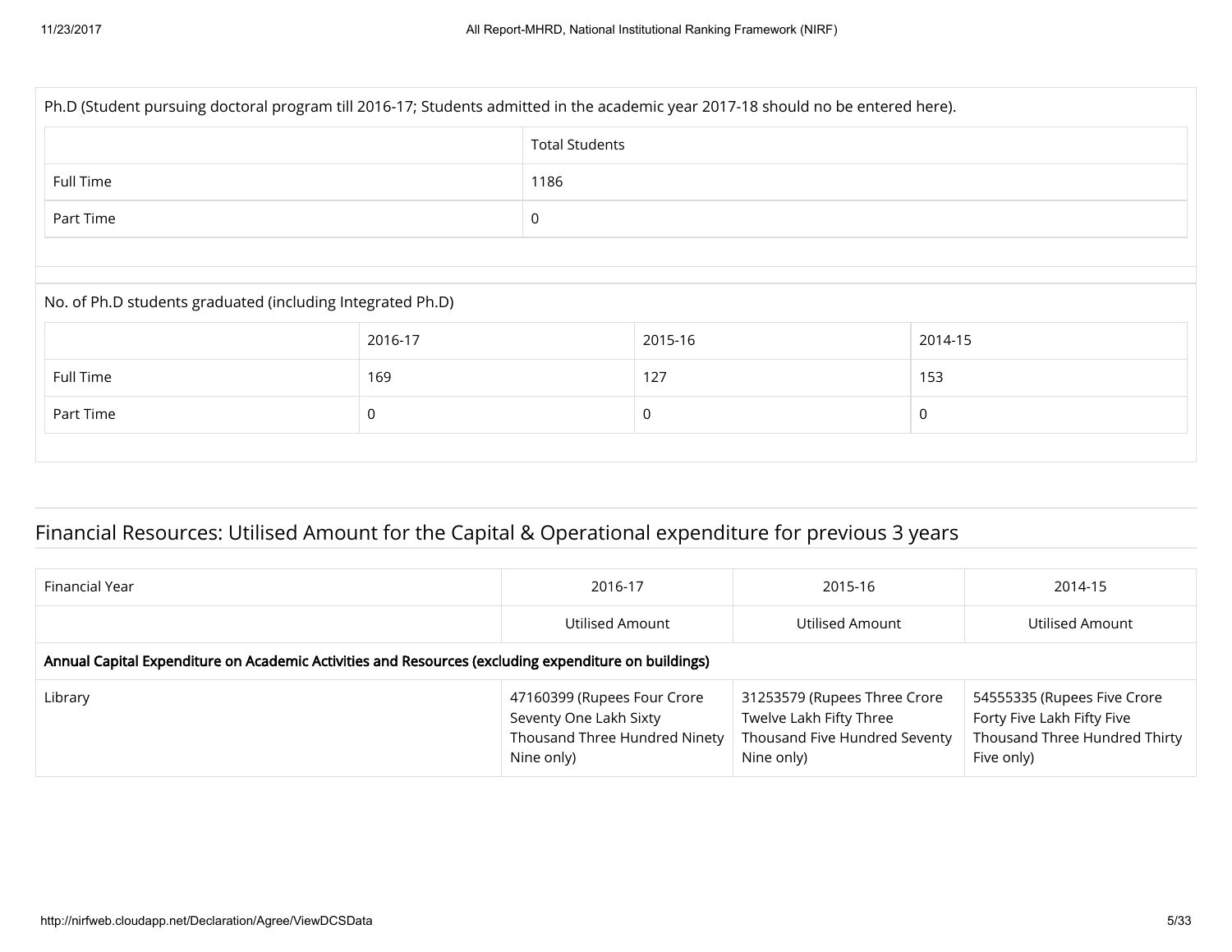| Financial Year                                                                                                                                      | 2016-17                                                                                                         | 2015-16                                                                                                | 2014-15                                                                                               |
|-----------------------------------------------------------------------------------------------------------------------------------------------------|-----------------------------------------------------------------------------------------------------------------|--------------------------------------------------------------------------------------------------------|-------------------------------------------------------------------------------------------------------|
|                                                                                                                                                     | <b>Utilised Amount</b>                                                                                          | <b>Utilised Amount</b>                                                                                 | <b>Utilised Amount</b>                                                                                |
| New Equipment for Laboratories                                                                                                                      | 101291185 (Rupees Ten Crore<br>Twelve Lakh Ninety One<br>Thousand One Hundred Eighty<br>Five only)              | 71268835 (Rupees Seven Crore<br>Twelve Lakh Sixty Eight<br>Thousand Eight Hundred Thirty<br>Five only) | 73112658 (Rupees Seven Crore<br>Thirty One Lakh Twelve<br>Thousand Six Hundred Fifty<br>Eight only)   |
| <b>Engineering Workshops</b>                                                                                                                        | 241541 (Rupees Two Lakh Forty<br>One Thousand Five Hundred<br>Forty One only)                                   | 362118 (Rupees Three Lakh Sixty<br>Two Thousand One Hundred<br>Eighteen only)                          | 484376 (Rupees Four Lakh<br>Eighty Four Thousand Three<br>Hundred Seventy Six only)                   |
| Studios                                                                                                                                             | 0 (Zero)                                                                                                        | 0 (Zero)                                                                                               | 0 (Zero)                                                                                              |
| Other expenditure on creation of Capital Assets (excluding<br>expenditure on Land and Building)                                                     | 94754031 (Rupees Nine Crore<br>Forty Seven Lakh Fifty Four<br>Thousand Thirty One only)                         | 8813438 (Rupees Eighty Eight<br>Lakh Thirteen Thousand Four<br>Hundred Thirty Eight only)              | 10915778 (Rupees One Crore<br>Nine Lakh Fifteen Thousand<br>Seven Hundred Seventy Eight<br>only)      |
| <b>Annual Operational Expenditure</b>                                                                                                               |                                                                                                                 |                                                                                                        |                                                                                                       |
| Salaries (Teaching and Non Teaching staff)                                                                                                          | 729716000 (Rupees Seventy Two<br>Crore Ninety Seven Lakh Sixteen<br>Thousand only)                              | 645812000 (Rupees Sixty Four<br>Crore Fifty Eight Lakh Twelve<br>Thousand only)                        | 675725500 (Rupees Sixty Seven<br>Crore Fifty Seven Lakh Twenty<br>Five Thousand Five Hundred<br>only) |
| Maintenance of Academic Infrastructure or consumables, other<br>running expenditures etc. (excluding maintenance of hostels and<br>allied services) | 158884358 (Rupees Fifteen<br>Crore Eighty Eight Lakh Eighty<br>Four Thousand Three Hundred<br>Fifty Eight only) | 160649067 (Rupees Sixteen<br>Crore Six Lakh Forty Nine<br>Thousand Sixty Seven only)                   | 170133301 (Rupees Seventeen<br>Crore One Lakh Thirty Three<br>Thousand Three Hundred One<br>only)     |
| Seminars/Conferences/Workshops                                                                                                                      | 5279695 (Rupees Fifty Two Lakh<br>Seventy Nine Thousand Six<br>Hundred Ninety Five only)                        | 996706 (Rupees Nine Lakh<br>Ninety Six Thousand Seven<br>Hundred Six only)                             | 431738 (Rupees Four Lakh Thirty<br>One Thousand Seven Hundred<br>Thirty Eight only)                   |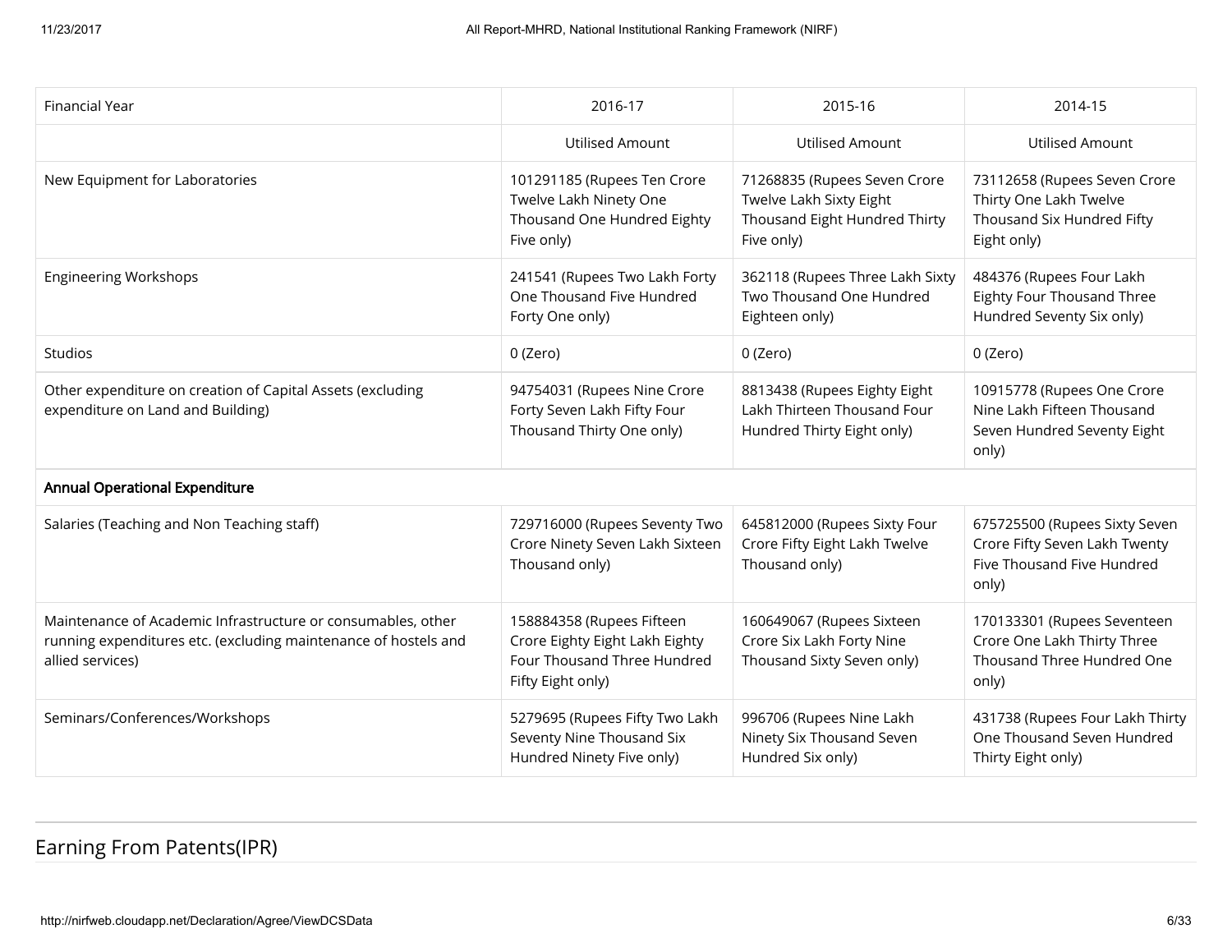| Financial Year                             | 2016-17                                      | 2015-16                                       | 2014-15                                      |
|--------------------------------------------|----------------------------------------------|-----------------------------------------------|----------------------------------------------|
| Earning From Patents (Amount in<br>Rupees) | 803000                                       | 781000                                        | 544000                                       |
| Enter Amount in Words                      | ZeroRupees Eight Lakh Three Thousand<br>only | Rupees Seven Lakh Eighty One Thousand<br>only | Rupees Five Lakh Forty Four Thousand<br>only |

## Sponsored Research Details

| Financial Year                                        | 2016-17                                                                                  | 2015-16                                                                                         | 2014-15                                                                               |
|-------------------------------------------------------|------------------------------------------------------------------------------------------|-------------------------------------------------------------------------------------------------|---------------------------------------------------------------------------------------|
| Total no. of<br><b>Sponsored Projects</b>             | 101                                                                                      | 74                                                                                              | 62                                                                                    |
| Total no. of Funding<br>Agencies                      | 36                                                                                       | 24                                                                                              | 22                                                                                    |
| <b>Total Amount</b><br>Received (Amount in<br>Rupees) | 320571776                                                                                | 242796298                                                                                       | 205038687                                                                             |
| Amount Received in<br>Words                           | Rupees Thirty Two Crore Five Lakh Seventy One<br>Thousand Seven Hundred Seventy Six only | Rupees Twenty Four Crore Twenty Seven Lakh<br>Ninety Six Thousand Two Hundred Ninety Eight only | Rupees Twenty Crore Fifty Lakh Thirty Eight<br>Thousand Six Hundred Eighty Seven only |

#### Consultancy Project Details

| Financial Year                       | 2016-17 | 2015-16 | 2014-15 |
|--------------------------------------|---------|---------|---------|
| Total no. of<br>Consultancy Projects | 2037    | 1554    | 1543    |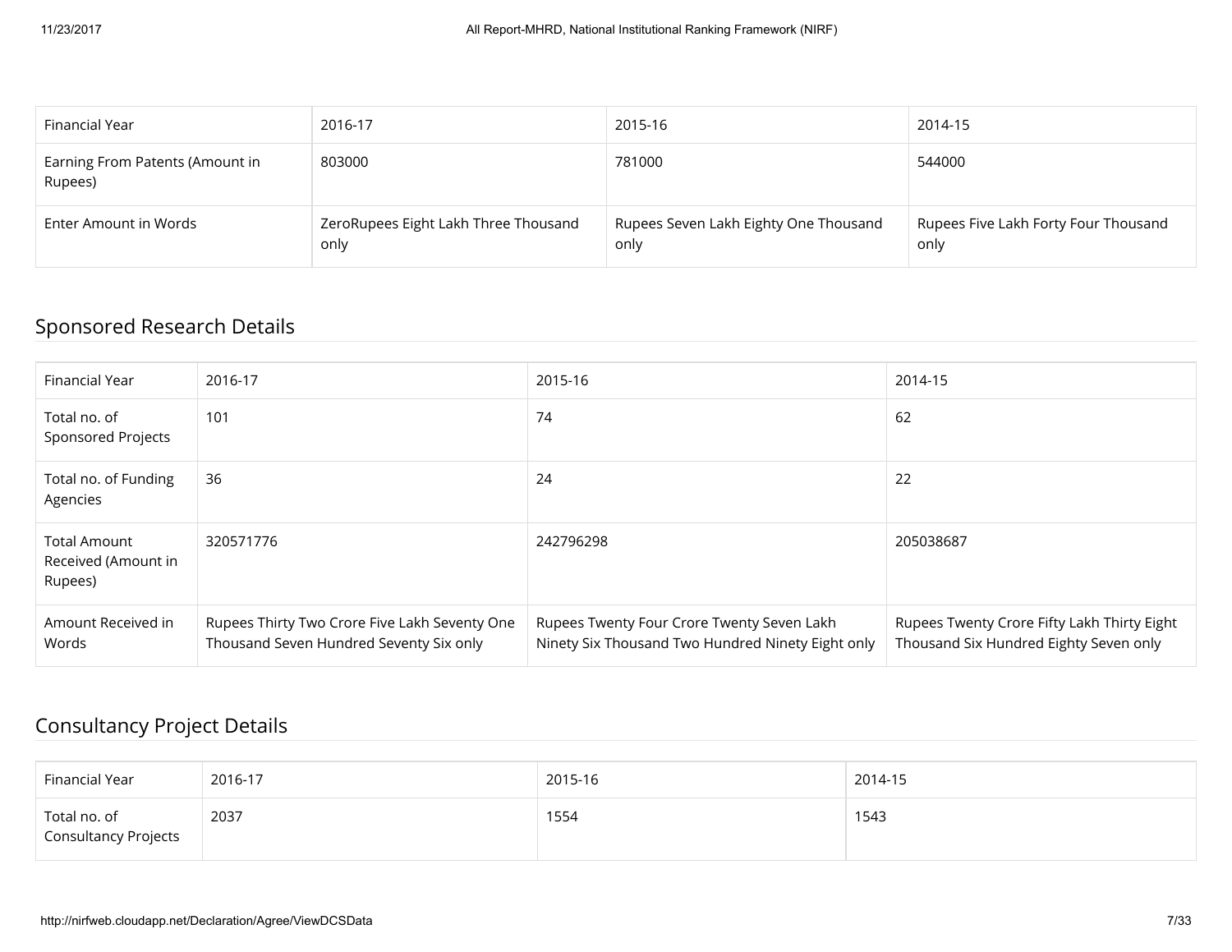| Financial Year                                 | 2016-17                                                                                  | 2015-16                                                                            | 2014-15                                                                                       |
|------------------------------------------------|------------------------------------------------------------------------------------------|------------------------------------------------------------------------------------|-----------------------------------------------------------------------------------------------|
| Total no. of Client<br>Organizations           | 1097                                                                                     | 804                                                                                | 799                                                                                           |
| Total Amount<br>Received (Amount in<br>Rupees) | 147156313                                                                                | 120569386                                                                          | 159533928                                                                                     |
| Amount Received in<br>Words                    | Rupees Fourteen Crore Seventy One Lakh Fifty<br>Six Thousand Three Hundred Thirteen only | Rupees Twelve Crore Five Lakh Sixty Nine<br>Thousand Three Hundred Eighty Six only | Rupees Fifteen Crore Ninety Five Lakh Thirty Three<br>Thousand Nine Hundred Twenty Eight only |

## PCS Facilties: Facilities of physically challenged students

| 1. Do your institution buildings have Lifts/Ramps?                                                                                                        | Yes, in some of the<br>buildings |
|-----------------------------------------------------------------------------------------------------------------------------------------------------------|----------------------------------|
| 2. Do your institution have provision for walking aids, includingwheelchairs and transportation from one building to another for handicapped<br>students? | Yes, in some of the<br>buildings |
| 3. Do your institution buildings have specially designed toilets for handicapped students?                                                                | Yes, in some of the<br>buildings |

## Faculty Details

| Srno | Name | Age | Designation | Gender | Oualification | Experience  | ls.                     | Currently working | Joining |      | Leaving   Association |
|------|------|-----|-------------|--------|---------------|-------------|-------------------------|-------------------|---------|------|-----------------------|
|      |      |     |             |        |               | (In Months) | Associated<br>Last Year | with institution? | Date    | Date | type                  |
|      |      |     |             |        |               |             |                         |                   |         |      |                       |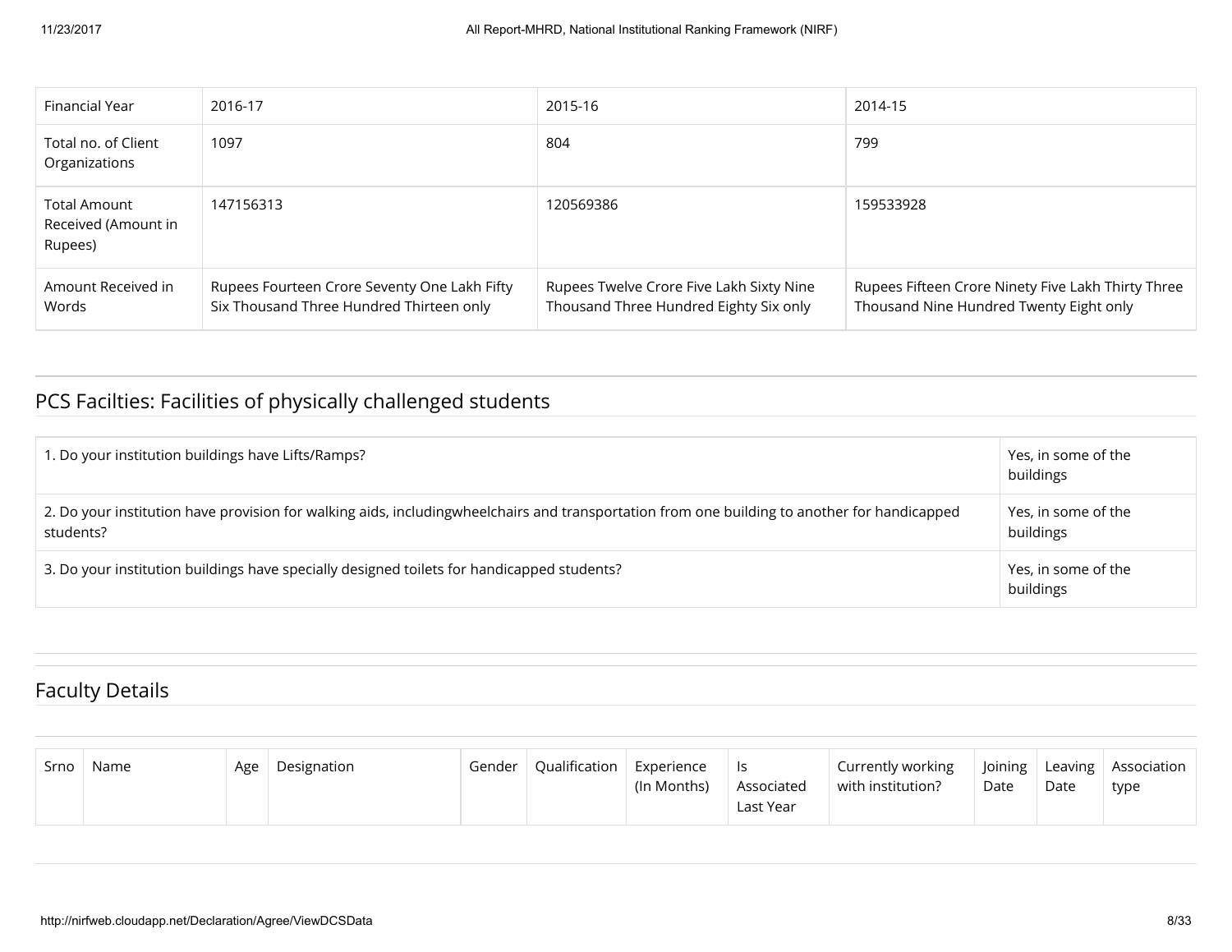| $\mathbf{1}$   | Ayan Kumar Tudu         | 30 | Assistant Professor        | Male   | M.E.   | 85  | Yes | Yes | $26-07-$<br>2010    | $\scriptstyle\cdots$     | Regular                |
|----------------|-------------------------|----|----------------------------|--------|--------|-----|-----|-----|---------------------|--------------------------|------------------------|
| $\overline{2}$ | <b>Bhimsen Tudu</b>     | 34 | Assistant Professor        | Male   | M.Tech | 143 | Yes | Yes | $03-07-$<br>2008    | $\overline{\phantom{a}}$ | Regular                |
| 3              | Biplab Ranjan<br>Sarkar | 40 | Professor                  | Male   | Ph.D   | 146 | Yes | Yes | $22-06-$<br>2005    | $\overline{\phantom{a}}$ | Regular                |
| $\overline{4}$ | <b>Buddhadev Oraon</b>  | 52 | Professor                  | Male   | Ph.D   | 348 | Yes | Yes | 09-05-<br>1996      | $\overline{\phantom{a}}$ | Regular                |
| 5              | <b>Dipten Maity</b>     | 34 | <b>Assistant Professor</b> | Male   | M.E.   | 40  | Yes | Yes | $14-03-$<br>2014    | $\overline{\phantom{a}}$ | Regular                |
| 6              | Goutam Nandi            | 60 | Associate Professor        | Male   | Ph.D   | 414 | Yes | Yes | $19-10-$<br>1982    | $\hspace{0.05cm} \ldots$ | Regular                |
| $\overline{7}$ | Joydeep Mukherjee       | 40 | Assistant Professor        | Male   | M.Tech | 91  | Yes | Yes | $09-12-$<br>2009    | $\overline{a}$           | Adhoc /<br>Contractual |
| 8              | Kalyan Kr Mondal        | 35 | Assistant Professor        | Male   | Ph.D   | 126 | Yes | Yes | $02 - 04 -$<br>2007 | $\overline{a}$           | Regular                |
| 9              | Kalyan Majumdar         | 52 | Associate Professor        | Male   | Ph.D   | 326 | Yes | Yes | 13-08-<br>1990      | $\overline{\phantom{a}}$ | Regular                |
| 10             | Madhab Roy              | 51 | Associate Professor        | Male   | Ph.D   | 313 | Yes | Yes | $01-07-$<br>1995    | $\overline{\phantom{a}}$ | Regular                |
| 11             | Madhumita Roy           | 49 | Associate Professor        | Female | Ph.D   | 199 | Yes | Yes | 07-03-<br>2001      | $\overline{\phantom{a}}$ | Regular                |
| 12             | Monisha<br>Chakraborty  | 39 | <b>Assistant Professor</b> | Female | Ph.D   | 151 | Yes | Yes | $10-03-$<br>2005    | $\overline{a}$           | Regular                |
| 13             | Narayan Roy             | 30 | Assistant Professor        | Male   | Ph.D   | 20  | Yes | Yes | $23-02-$<br>2016    | $\overline{a}$           | Regular                |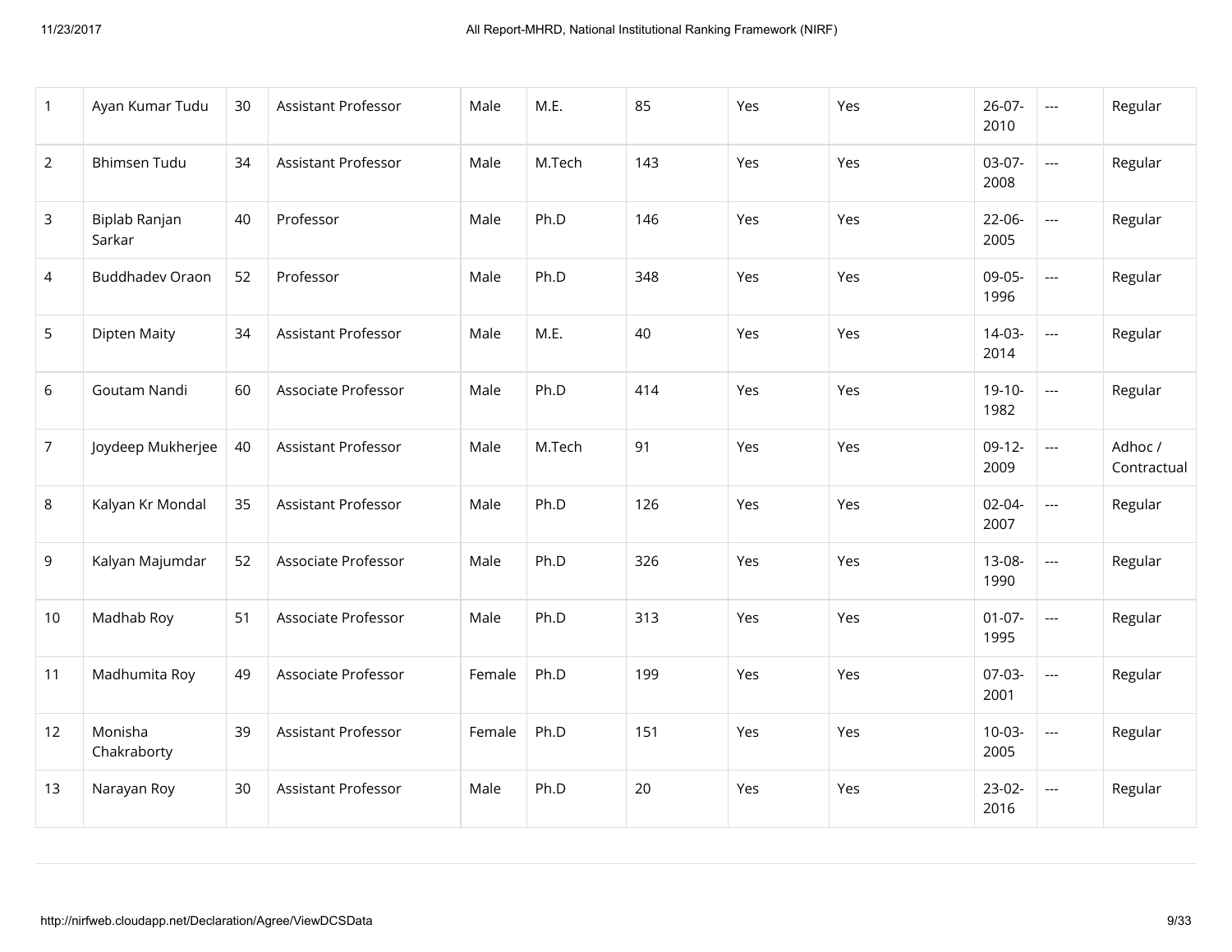| 14 | Nibaran Das                  | 36 | Assistant Professor        | Male   | Ph.D        | 144 | Yes | Yes | $14-07-$<br>2006    | $\overline{a}$           | Regular |
|----|------------------------------|----|----------------------------|--------|-------------|-----|-----|-----|---------------------|--------------------------|---------|
| 15 | Nilkanta Barman              | 41 | Assistant Professor        | Male   | Ph.D        | 113 | Yes | Yes | $26 - 05 -$<br>2008 | $---$                    | Regular |
| 16 | Nipu Modak                   | 39 | <b>Assistant Professor</b> | Male   | Ph.D        | 151 | Yes | Yes | $10-01-$<br>2007    | $\overline{a}$           | Regular |
| 17 | Nirmoy Modak                 | 26 | Assistant Professor        | Male   | M.E.        | 37  | Yes | Yes | $04-02-$<br>2016    | $\overline{a}$           | Regular |
| 18 | Palash Kumar<br>Kundu        | 57 | Associate Professor        | Male   | Ph.D        | 243 | Yes | Yes | $14-07-$<br>2001    | $\sim$ $\sim$            | Regular |
| 19 | Ranajit Kumar<br>Chakraborti | 57 | Associate Professor        | Male   | M.Tech      | 331 | Yes | Yes | $02-03-$<br>1990    | $\overline{a}$           | Regular |
| 20 | Runu Banerjee                | 41 | Associate Professor        | Female | Ph.D        | 204 | Yes | Yes | 29-07-<br>2005      | $---$                    | Regular |
| 21 | Runu Chakraborty             | 54 | Professor                  | Female | Ph.D        | 361 | Yes | Yes | $30-07-$<br>1991    | $\overline{a}$           | Regular |
| 22 | Samar<br>Bhattacharya        | 62 | Professor                  | Male   | Ph.D        | 476 | Yes | Yes | 28-06-<br>1985      | $\overline{\phantom{a}}$ | Regular |
| 23 | Santosh KrDas                | 37 | Assistant Professor        | Male   | M.Tech      | 21  | Yes | Yes | $21-01-$<br>2016    | $\overline{\phantom{a}}$ | Regular |
| 24 | Shibnath<br>Chakrabarty      | 55 | Professor                  | Male   | M.Sc.(Engg) | 375 | Yes | Yes | $01-03-$<br>1991    | $\hspace{0.05cm} \ldots$ | Regular |
| 25 | Siddhartha Patra             | 30 | Assistant Professor        | Male   | M.E.        | 74  | Yes | Yes | $10-04-$<br>2014    | $\overline{\phantom{a}}$ | Regular |
| 26 | Subir Debnath                | 56 | Professor                  | Male   | M.E.        | 396 | Yes | Yes | 14-09-<br>1985      | $\hspace{0.05cm} \ldots$ | Regular |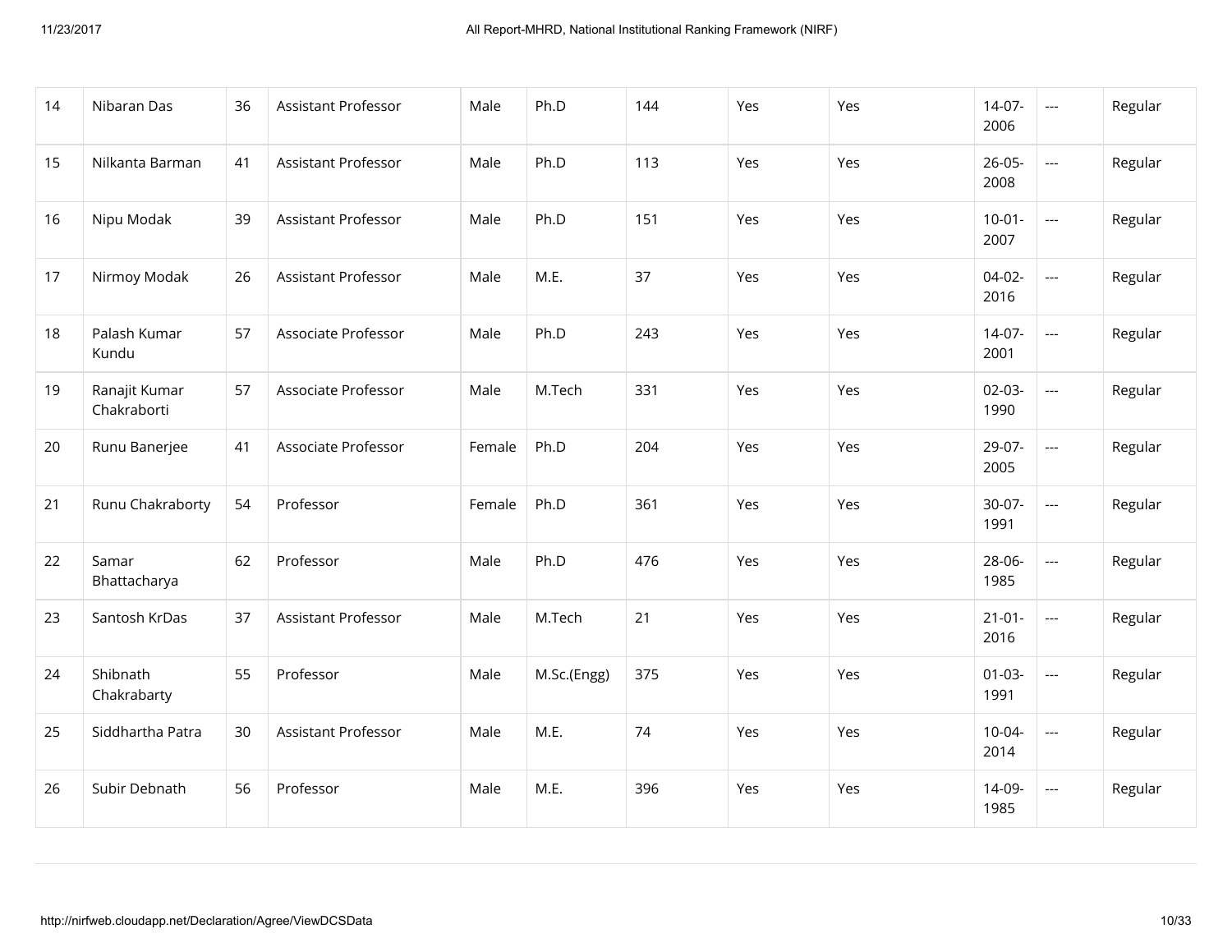| 27 | Subodh Kumar<br>Saha     | 65 | Associate Professor        | Male   | Ph.D | 420 | Yes | Yes | $21 - 10 -$<br>1982 | $\scriptstyle\cdots$                     | Regular |
|----|--------------------------|----|----------------------------|--------|------|-----|-----|-----|---------------------|------------------------------------------|---------|
| 28 | Subrata Mondal           | 38 | <b>Assistant Professor</b> | Male   | Ph.D | 54  | Yes | Yes | $01 - 02 -$<br>2016 | $\hspace{0.05cm} \ldots \hspace{0.05cm}$ | Regular |
| 29 | Sudip Simlandi           | 36 | <b>Assistant Professor</b> | Male   | Ph.D | 113 | Yes | Yes | 29-04-<br>2008      | $\overline{\phantom{a}}$                 | Regular |
| 30 | Sudipta Debnath          | 44 | Associate Professor        | Female | Ph.D | 234 | Yes | Yes | $07-03-$<br>2014    | $\overline{a}$                           | Regular |
| 31 | Sumit Biswas             | 39 | <b>Assistant Professor</b> | Male   | Ph.D | 152 | Yes | Yes | $24-02-$<br>2005    | $\overline{\phantom{a}}$                 | Regular |
| 32 | Susenjit Sarkar          | 47 | Associate Professor        | Male   | Ph.D | 258 | Yes | Yes | $10-12-$<br>2002    | $\overline{a}$                           | Regular |
| 33 | Tapan KrBarman           | 35 | Assistant Professor        | Male   | Ph.D | 112 | Yes | Yes | 09-04-<br>2008      | $\overline{\phantom{a}}$                 | Regular |
| 34 | Utpal<br>Raychaudhuri    | 62 | Professor                  | Male   | Ph.D | 391 | Yes | Yes | $02-03-$<br>1985    | $\overline{a}$                           | Regular |
| 35 | Abhijit Chanda           | 48 | Professor                  | Male   | Ph.D | 240 | Yes | Yes | 29-09-<br>2000      | $\overline{\phantom{a}}$                 | Regular |
| 36 | Abhijit Chandra          | 31 | <b>Assistant Professor</b> | Male   | Ph.D | 35  | Yes | Yes | 06-08-<br>2014      | $\hspace{0.05cm} \ldots \hspace{0.05cm}$ | Regular |
| 37 | Abhijit Mukherjee        | 59 | Professor                  | Male   | Ph.D | 401 | Yes | Yes | $16 - 04 -$<br>1984 | $\overline{\phantom{a}}$                 | Regular |
| 38 | Abhijit<br>Mukhopadhyay  | 56 | Associate Professor        | Male   | Ph.D | 363 | Yes | Yes | $01-07-$<br>1987    | $\overline{a}$                           | Regular |
| 39 | Achintya<br>Mukhopadhyay | 49 | Professor                  | Male   | Ph.D | 308 | Yes | Yes | $02 - 12 -$<br>1991 | $\overline{\phantom{a}}$                 | Regular |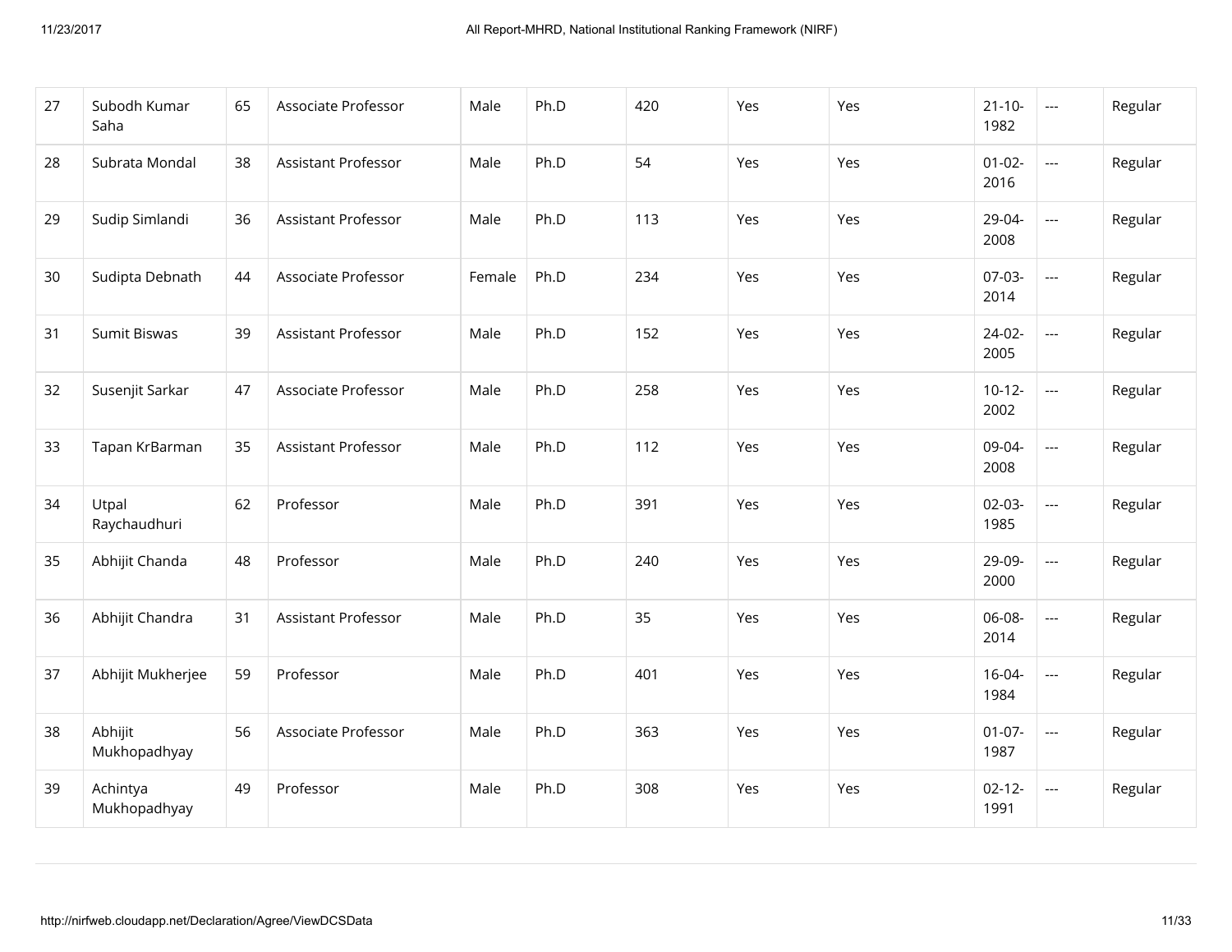| 40 | Ajoy Kumar Dutta            | 55 | Professor           | Male   | Ph.D | 386 | Yes | Yes | $14 - 10 -$<br>1989 | $\scriptstyle\cdots$     | Regular |
|----|-----------------------------|----|---------------------|--------|------|-----|-----|-----|---------------------|--------------------------|---------|
| 41 | Akshay Kumar<br>Pramanick   | 49 | Associate Professor | Male   | Ph.D | 219 | Yes | Yes | $11 - 06 -$<br>1999 | $\overline{\phantom{a}}$ | Regular |
| 42 | Amalesh Samanta             | 56 | Associate Professor | Male   | Ph.D | 125 | Yes | Yes | $02-05-$<br>2007    | $\overline{\phantom{a}}$ | Regular |
| 43 | Amit Dutta                  | 54 | Associate Professor | Male   | Ph.D | 95  | Yes | Yes | $25 - 11 -$<br>2009 | $\overline{\phantom{a}}$ | Regular |
| 44 | Amit Karmakar               | 55 | Associate Professor | Male   | Ph.D | 358 | Yes | Yes | $31 - 12 -$<br>1987 | $\overline{\phantom{a}}$ | Regular |
| 45 | Amit Konar                  | 54 | Professor           | Male   | Ph.D | 388 | Yes | Yes | 19-08-<br>1985      | $\overline{\phantom{a}}$ | Regular |
| 46 | Amit Shiuly                 | 31 | Assistant Professor | Male   | Ph.D | 72  | Yes | Yes | $28 - 01 -$<br>2016 | $\overline{\phantom{a}}$ | Regular |
| 47 | Amitava Chatterjee          | 48 | Professor           | Male   | Ph.D | 286 | Yes | Yes | $26-03-$<br>1997    | $\overline{\phantom{a}}$ | Regular |
| 48 | Amitava Datta               | 51 | Professor           | Male   | Ph.D | 360 | Yes | Yes | 16-08-<br>1990      | $\overline{\phantom{a}}$ | Regular |
| 49 | Amitava Gupta               | 49 | Professor           | Male   | Ph.D | 304 | Yes | Yes | $31-07-$<br>1997    | $\overline{\phantom{a}}$ | Regular |
| 50 | Amitava Sarkar              | 62 | Professor           | Male   | Ph.D | 454 | Yes | Yes | $02 - 11 -$<br>1981 | $\overline{\phantom{a}}$ | Regular |
| 51 | Amrita Kundu                | 34 | Assistant Professor | Female | Ph.D | 44  | Yes | Yes | $01 - 02 -$<br>2014 | $\overline{\phantom{a}}$ | Regular |
| 52 | Ananda Shankar<br>Chowdhury | 42 | Associate Professor | Male   | Ph.D | 139 | Yes | Yes | $29-12-$<br>2008    | $\overline{\phantom{a}}$ | Regular |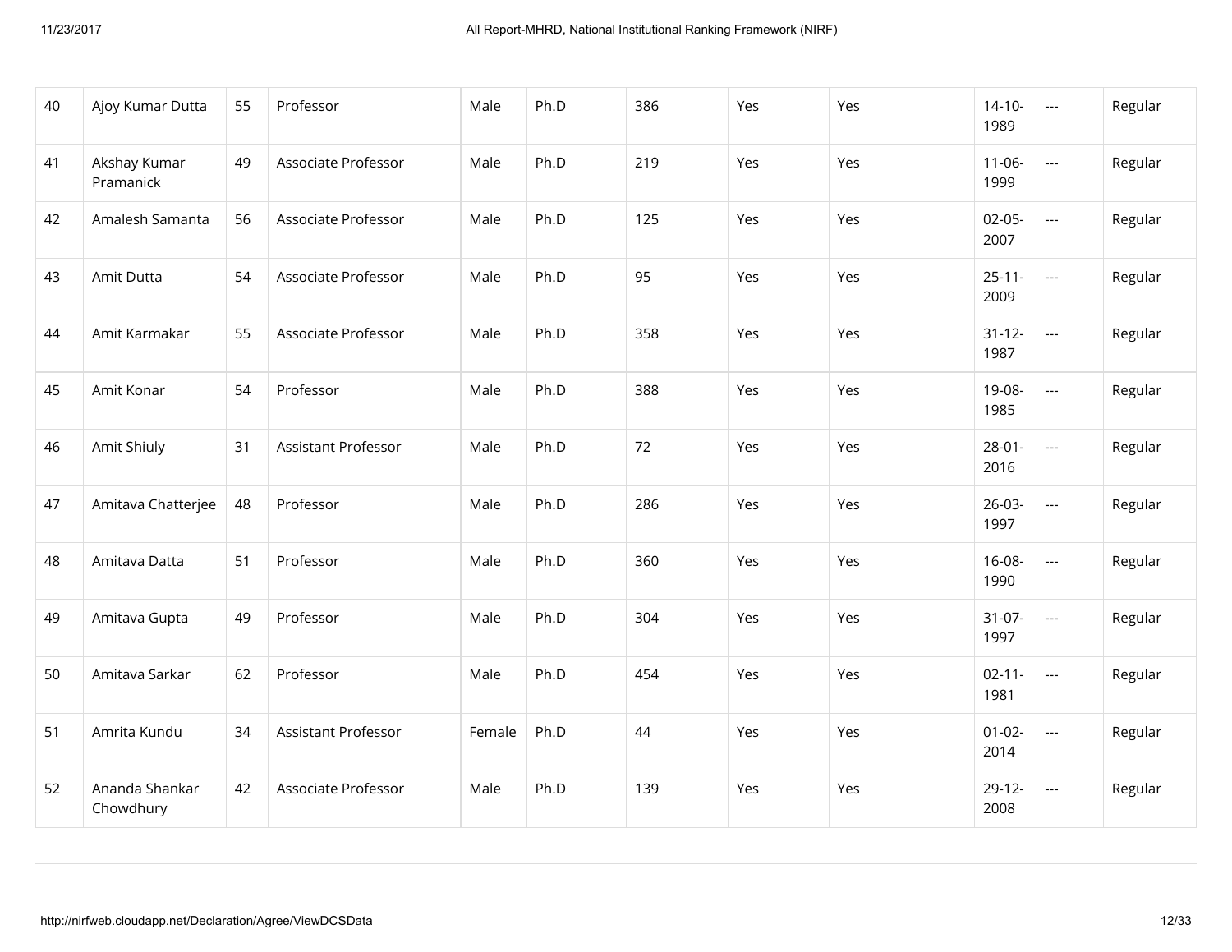| 53 | Anasua Sarkar          | 38 | Assistant Professor        | Female | Ph.D | 20  | Yes | Yes | $17-02-$<br>2016    | $\sim$ $\sim$            | Regular |
|----|------------------------|----|----------------------------|--------|------|-----|-----|-----|---------------------|--------------------------|---------|
| 54 | Anindya Sundar<br>Das  | 37 | Assistant Professor        | Male   | Ph.D | 69  | Yes | Yes | $16 - 05 -$<br>2014 | $\hspace{0.05cm} \ldots$ | Regular |
| 55 | Anirban Mitra          | 34 | <b>Assistant Professor</b> | Male   | Ph.D | 67  | Yes | Yes | $05-05-$<br>2014    | $\overline{\phantom{a}}$ | Regular |
| 56 | Anupam Deb<br>Sarkar   | 45 | Associate Professor        | Male   | Ph.D | 222 | Yes | Yes | 20-04-<br>1999      | $\hspace{0.05cm} \ldots$ | Regular |
| 57 | Anupam Sinha           | 55 | Professor                  | Male   | Ph.D | 339 | Yes | Yes | $10-07-$<br>1989    | $\sim$ $\sim$            | Regular |
| 58 | Apurba Kumar<br>Santra | 48 | Professor                  | Male   | Ph.D | 308 | Yes | Yes | $08-10-$<br>2002    | $\overline{a}$           | Regular |
| 59 | Arabinda Das           | 50 | Associate Professor        | Male   | Ph.D | 249 | Yes | Yes | $07-01-$<br>1999    | $\overline{\phantom{a}}$ | Regular |
| 60 | Ardhendu Ghosal        | 58 | Professor                  | Male   | Ph.D | 378 | Yes | Yes | 03-04-<br>1986      | $\overline{a}$           | Regular |
| 61 | Arghya Nandi           | 48 | Associate Professor        | Male   | Ph.D | 291 | Yes | Yes | $15-07-$<br>1993    | $\hspace{0.05cm} \ldots$ | Regular |
| 62 | Arindam Kumar Sil      | 43 | Assistant Professor        | Male   | Ph.D | 168 | Yes | Yes | 28-08-<br>2009      | $\hspace{0.05cm} \ldots$ | Regular |
| 63 | Arpita Sarkar          | 36 | Assistant Professor        | Female | M.E. | 62  | Yes | Yes | 29-08-<br>2012      | $\hspace{0.05cm} \ldots$ | Regular |
| 64 | Arpitam Chatterjee     | 38 | Assistant Professor        | Male   | Ph.D | 112 | Yes | Yes | 24-06-<br>2008      | $\overline{\phantom{a}}$ | Regular |
| 65 | Arun Kiran Pal         | 54 | Professor                  | Male   | Ph.D | 323 | Yes | Yes | $17 - 11 -$<br>1990 | $\scriptstyle \cdots$    | Regular |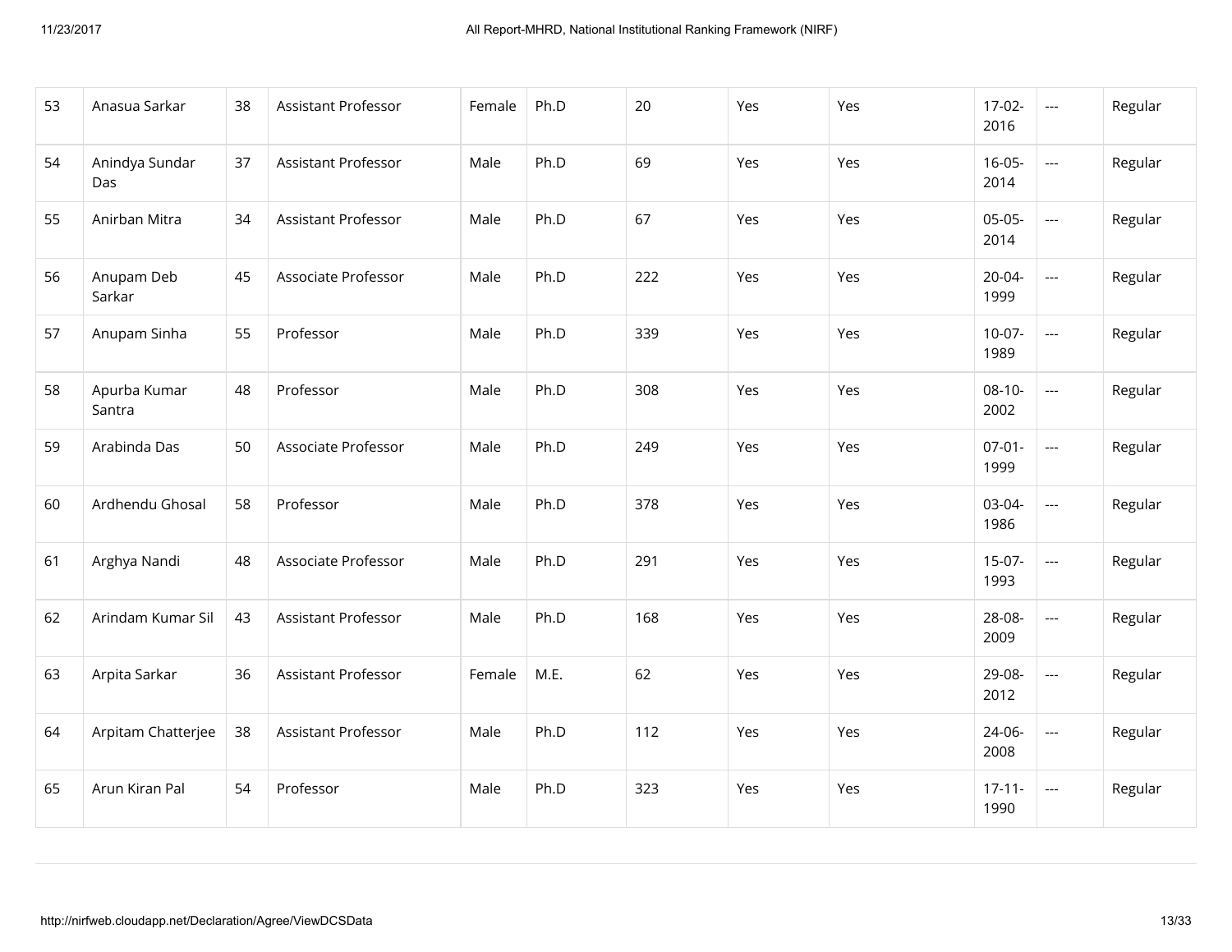| 66 | Arunansu Sekhar<br>Kuar | 45 | Professor                  | Male   | Ph.D | 256 | Yes | Yes | $22-03-$<br>1999    | $\hspace{0.05cm} \ldots$ | Regular |
|----|-------------------------|----|----------------------------|--------|------|-----|-----|-----|---------------------|--------------------------|---------|
| 67 | Arunava Chanda          | 51 | Professor                  | Male   | Ph.D | 312 | Yes | Yes | $02-09-$<br>1991    | $\overline{\phantom{a}}$ | Regular |
| 68 | Arup Guha Neogi         | 55 | Professor                  | Male   | Ph.D | 378 | Yes | Yes | 08-08-<br>1990      | $\overline{\phantom{a}}$ | Regular |
| 69 | Asis Majumder           | 56 | Professor                  | Male   | Ph.D | 336 | Yes | Yes | $04 - 10 -$<br>1989 | $\scriptstyle\cdots$     | Regular |
| 70 | Asish<br>Bandyopadhyay  | 59 | Professor                  | Male   | Ph.D | 433 | Yes | Yes | $16 - 11 -$<br>1987 | $\hspace{0.05cm} \ldots$ | Regular |
| 71 | Atal Chaudhuri          | 59 | Professor                  | Male   | Ph.D | 386 | Yes | Yes | 19-08-<br>1985      | $\scriptstyle\cdots$     | Regular |
| 72 | Avijit Bhowal           | 49 | Professor                  | Male   | Ph.D | 316 | Yes | Yes | $12 - 06 -$<br>1991 | $\overline{\phantom{a}}$ | Regular |
| 73 | Avijit Kar              | 60 | Professor                  | Male   | Ph.D | 348 | Yes | Yes | $01 - 10 -$<br>1988 | $\overline{\phantom{a}}$ | Regular |
| 74 | Balaram Kundu           | 49 | Associate Professor        | Male   | Ph.D | 231 | Yes | Yes | $20 - 01 -$<br>2003 | $\overline{\phantom{a}}$ | Regular |
| 75 | Bhaskar Gupta           | 57 | Professor                  | Male   | Ph.D | 384 | Yes | Yes | 19-08-<br>1985      | ---                      | Regular |
| 76 | Bhaskar Sardar          | 39 | <b>Assistant Professor</b> | Male   | Ph.D | 173 | Yes | Yes | $06-12-$<br>2006    | $\overline{\phantom{a}}$ | Regular |
| 77 | Bhaswati Goswami        | 60 | Professor                  | Female | Ph.D | 261 | Yes | Yes | $08-11-$<br>1995    | $\ldots$                 | Regular |
| 78 | <b>Bibhas ChDhara</b>   | 41 | Associate Professor        | Male   | Ph.D | 141 | Yes | Yes | $14 - 11 -$<br>2005 | $\scriptstyle\cdots$     | Regular |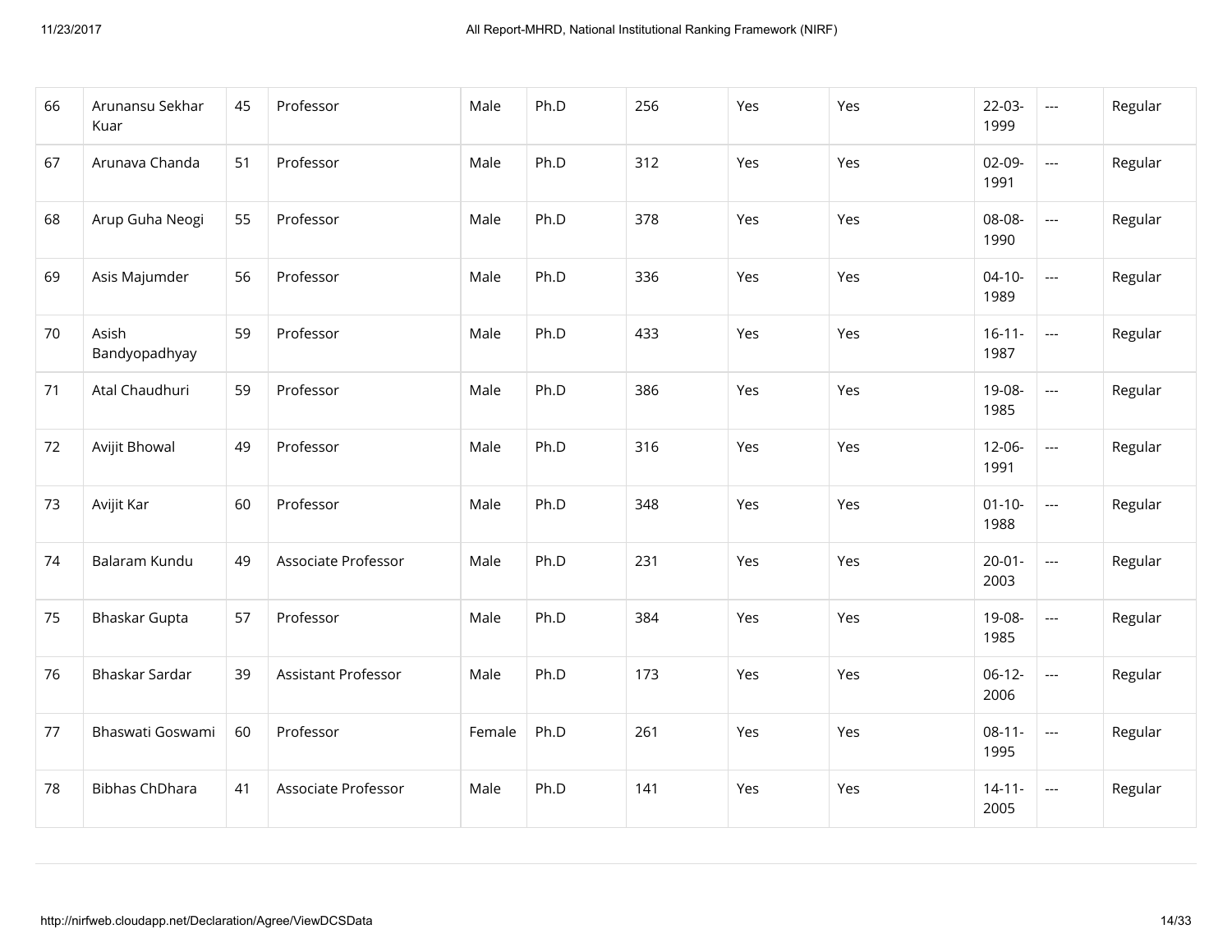| 79 | Bijan Sarkar              | 56 | Professor                  | Male | Ph.D | 386 | Yes | Yes | 19-07-<br>1985      | $\scriptstyle\cdots$                     | Regular |
|----|---------------------------|----|----------------------------|------|------|-----|-----|-----|---------------------|------------------------------------------|---------|
| 80 | Bijoy<br>Bhattacharyya    | 58 | Professor                  | Male | Ph.D | 336 | Yes | Yes | $05-03-$<br>1991    | $\hspace{0.05cm} \ldots \hspace{0.05cm}$ | Regular |
| 81 | <b>Bipan Tudu</b>         | 40 | Professor                  | Male | Ph.D | 189 | Yes | Yes | $05-12-$<br>2001    | $\overline{\phantom{a}}$                 | Regular |
| 82 | Bireswar<br>Majumdar      | 59 | Professor                  | Male | Ph.D | 410 | Yes | Yes | $05-12-$<br>1995    | $\overline{\phantom{a}}$                 | Regular |
| 83 | Biswajit<br>Bhattacharyya | 46 | Associate Professor        | Male | M.E. | 211 | Yes | Yes | $19-12-$<br>2000    | $\overline{\phantom{a}}$                 | Regular |
| 84 | Biswajit Ghosh            | 51 | Professor                  | Male | Ph.D | 334 | Yes | Yes | $15 - 12 -$<br>1990 | $\overline{\phantom{a}}$                 | Regular |
| 85 | Biswajit Mukherjee        | 51 | Professor                  | Male | Ph.D | 246 | Yes | Yes | $12-03-$<br>2002    | $\overline{a}$                           | Regular |
| 86 | Biswanath Doloi           | 48 | Professor                  | Male | Ph.D | 300 | Yes | Yes | 06-09-<br>1993      | $\overline{a}$                           | Regular |
| 87 | Biswanath Roy             | 48 | Professor                  | Male | Ph.D | 200 | Yes | Yes | $17 - 11 -$<br>2000 | $\overline{a}$                           | Regular |
| 88 | Biswanath Sa              | 65 | Professor                  | Male | Ph.D | 414 | Yes | Yes | 18-04-<br>1983      | $\overline{a}$                           | Regular |
| 89 | Biswendu<br>Chatterjee    | 44 | <b>Assistant Professor</b> | Male | Ph.D | 151 | Yes | Yes | $11-07-$<br>2008    | $\overline{\phantom{a}}$                 | Regular |
| 90 | <b>Bivas Dam</b>          | 53 | Professor                  | Male | Ph.D | 364 | Yes | Yes | $02 - 04 -$<br>1990 | $\overline{a}$                           | Regular |
| 91 | Chanchal Mondal           | 46 | Associate Professor        | Male | Ph.D | 229 | Yes | Yes | $11-09-$<br>1998    | $\hspace{0.05cm} \ldots \hspace{0.05cm}$ | Regular |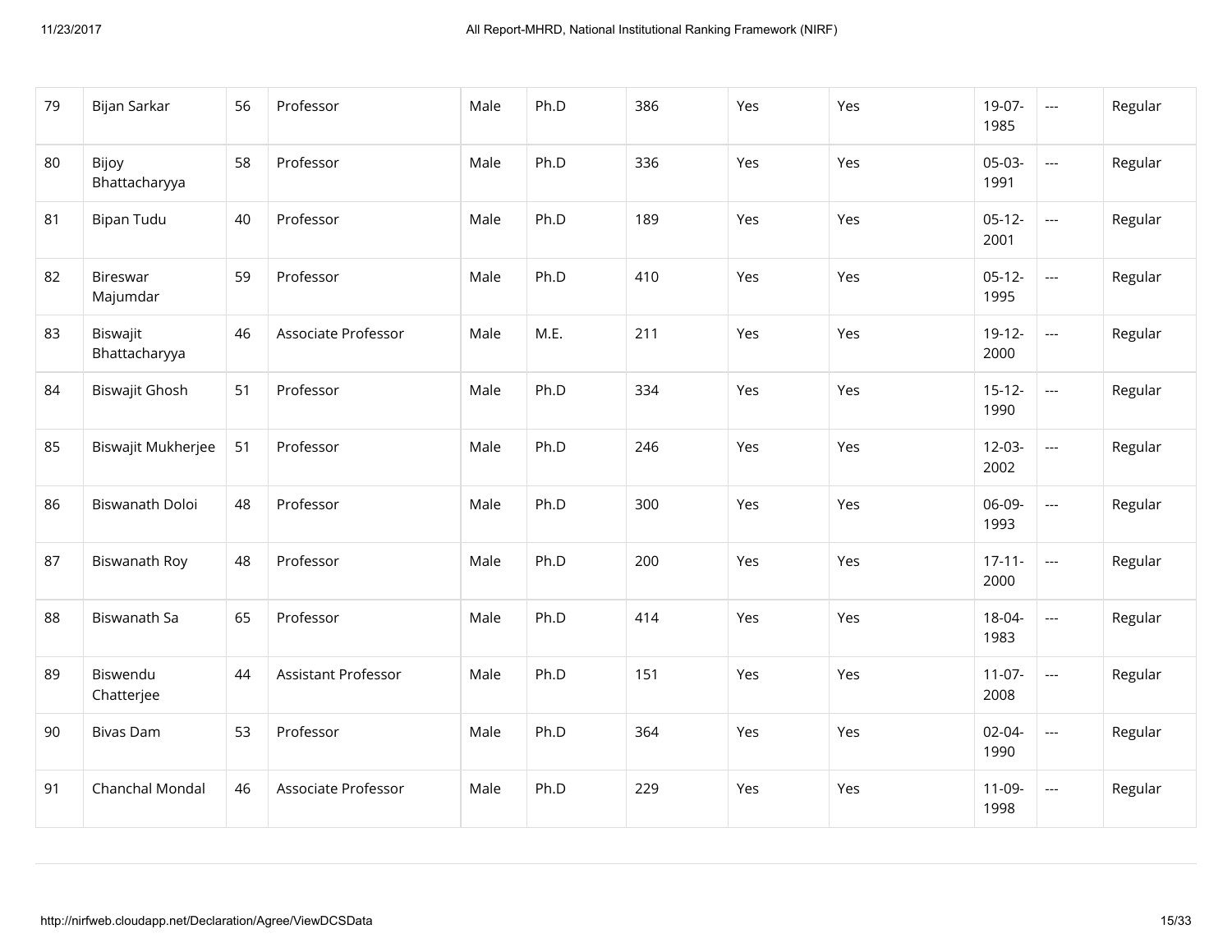| 92  | Chandan Guha               | 60 | Professor                  | Male   | Ph.D | 351 | Yes | Yes | 06-07-<br>1988      | $\hspace{0.05cm} \ldots$                 | Regular |
|-----|----------------------------|----|----------------------------|--------|------|-----|-----|-----|---------------------|------------------------------------------|---------|
| 93  | Chandan Kumar<br>Ghosh     | 36 | <b>Assistant Professor</b> | Male   | Ph.D | 12  | Yes | Yes | $03-12-$<br>2009    | $\overline{\phantom{a}}$                 | Regular |
| 94  | Chandan<br>Majumdar        | 57 | Professor                  | Male   | Ph.D | 386 | Yes | Yes | 19-08-<br>1985      | $\overline{\phantom{a}}$                 | Regular |
| 95  | Chandreyee<br>Chowdhury    | 37 | <b>Assistant Professor</b> | Female | Ph.D | 133 | Yes | Yes | 20-09-<br>2006      | $\overline{\phantom{a}}$                 | Regular |
| 96  | Chandrima Mondal           | 32 | Assistant Professor        | Female | Ph.D | 44  | Yes | Yes | $20 - 11 -$<br>2013 | $\overline{a}$                           | Regular |
| 97  | Chayanika Bose<br>Majumder | 59 | Professor                  | Female | Ph.D | 230 | Yes | Yes | $31 - 05 -$<br>1999 | $\overline{\phantom{a}}$                 | Regular |
| 98  | Chintan Kumar<br>Mandal    | 39 | Assistant Professor        | Male   | Ph.D | 42  | Yes | Yes | 18-03-<br>2014      | $\hspace{0.05cm} \ldots \hspace{0.05cm}$ | Regular |
| 99  | Chiranjib<br>Bhattacharya  | 50 | Professor                  | Male   | Ph.D | 316 | Yes | Yes | 24-06-<br>1991      | $\overline{\phantom{a}}$                 | Regular |
| 100 | Chitrita Chaudhuri         | 58 | Associate Professor        | Female | Ph.D | 194 | Yes | Yes | 24-08-<br>2001      | $\overline{\phantom{a}}$                 | Regular |
| 101 | Debabrata Bera             | 41 | Assistant Professor        | Male   | Ph.D | 128 | Yes | Yes | $23-12-$<br>2015    | ---                                      | Regular |
| 102 | Debabrata Das              | 38 | Associate Professor        | Male   | Ph.D | 172 | Yes | Yes | $10-09-$<br>2009    | $\overline{\phantom{a}}$                 | Regular |
| 103 | Debabrata Nag              | 50 | Associate Professor        | Male   | Ph.D | 324 | Yes | Yes | $02 - 12 -$<br>2002 | $\hspace{0.05cm} \ldots$                 | Regular |
| 104 | Debanghsu Dey              | 37 | Assistant Professor        | Male   | Ph.D | 96  | Yes | Yes | 18-08-<br>2009      | $\hspace{0.05cm} \ldots$                 | Regular |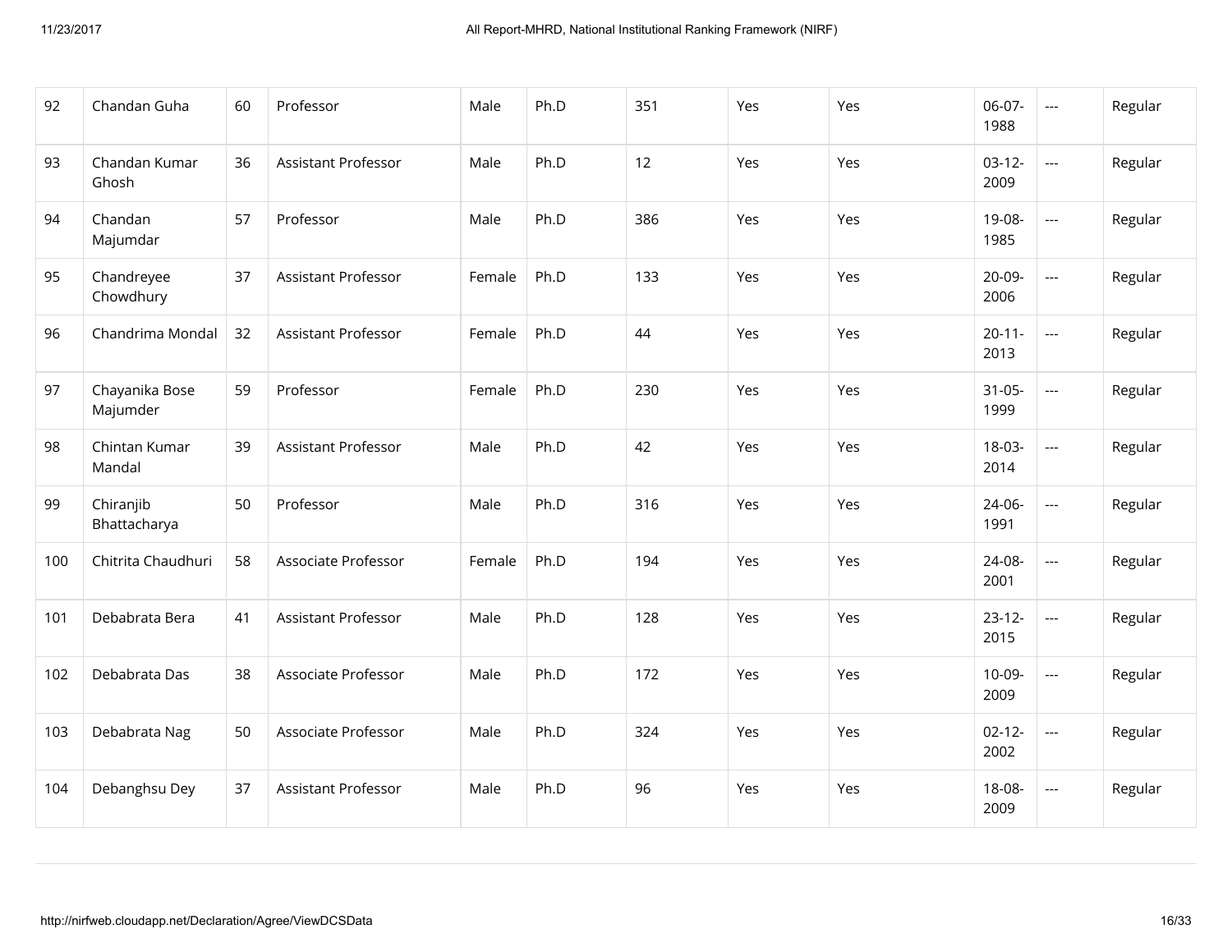| 105 | Debashis<br>Chatterjee      | 48 | Professor                  | Male   | Ph.D | 303 | Yes | Yes | 24-04-<br>2002      | $\hspace{0.05cm} \ldots$                 | Regular |
|-----|-----------------------------|----|----------------------------|--------|------|-----|-----|-----|---------------------|------------------------------------------|---------|
| 106 | Debashis Palit              | 42 | <b>Assistant Professor</b> | Male   | M.E. | 156 | Yes | Yes | 18-07-<br>2008      | $\overline{\phantom{a}}$                 | Regular |
| 107 | Debashis Roy                | 50 | Professor                  | Male   | Ph.D | 229 | Yes | Yes | 16-09-<br>1998      | $\hspace{0.05cm} \ldots \hspace{0.05cm}$ | Regular |
| 108 | Debashish Das               | 38 | <b>Assistant Professor</b> | Male   | Ph.D | 156 | Yes | Yes | $25-07-$<br>2005    | $\overline{\phantom{a}}$                 | Regular |
| 109 | Debasish<br>Bandyopadhyay   | 52 | Professor                  | Male   | Ph.D | 238 | Yes | Yes | $27 - 12 -$<br>1997 | $\overline{\phantom{a}}$                 | Regular |
| 110 | Debasish<br>Putatunda       | 55 | Associate Professor        | Male   | Ph.D | 350 | Yes | Yes | $11 - 08 -$<br>1988 | $\hspace{0.05cm} \ldots$                 | Regular |
| 111 | Debasish Roy                | 51 | Associate Professor        | Male   | Ph.D | 336 | Yes | Yes | 23-09-<br>1989      | $\hspace{0.05cm} \ldots$                 | Regular |
| 112 | Debesh Kumar Das            | 57 | Professor                  | Male   | Ph.D | 291 | Yes | Yes | $31-07-$<br>1993    | $\overline{\phantom{a}}$                 | Regular |
| 113 | Debmalya<br>Banerjee        | 47 | Professor                  | Male   | Ph.D | 221 | Yes | Yes | $12-03-$<br>1999    | $\hspace{0.05cm} \ldots$                 | Regular |
| 114 | Debosree Roy                | 65 | Associate Professor        | Female | Ph.D | 222 | Yes | Yes | 28-04-<br>1999      | $\hspace{0.05cm} \ldots$                 | Regular |
| 115 | Debotosh<br>Bhattacharjee   | 46 | Professor                  | Male   | Ph.D | 242 | Yes | Yes | $01 - 03 -$<br>2007 | $\overline{\phantom{a}}$                 | Regular |
| 116 | Dewaki Nandan<br>Tibarewala | 65 | Professor                  | Male   | Ph.D | 254 | Yes | Yes | 26-08-<br>1996      | $\hspace{0.05cm} \ldots$                 | Regular |
| 117 | Diganta Saha                | 44 | Professor                  | Male   | Ph.D | 194 | Yes | Yes | 17-08-<br>2001      | $\hspace{0.05cm} \ldots$                 | Regular |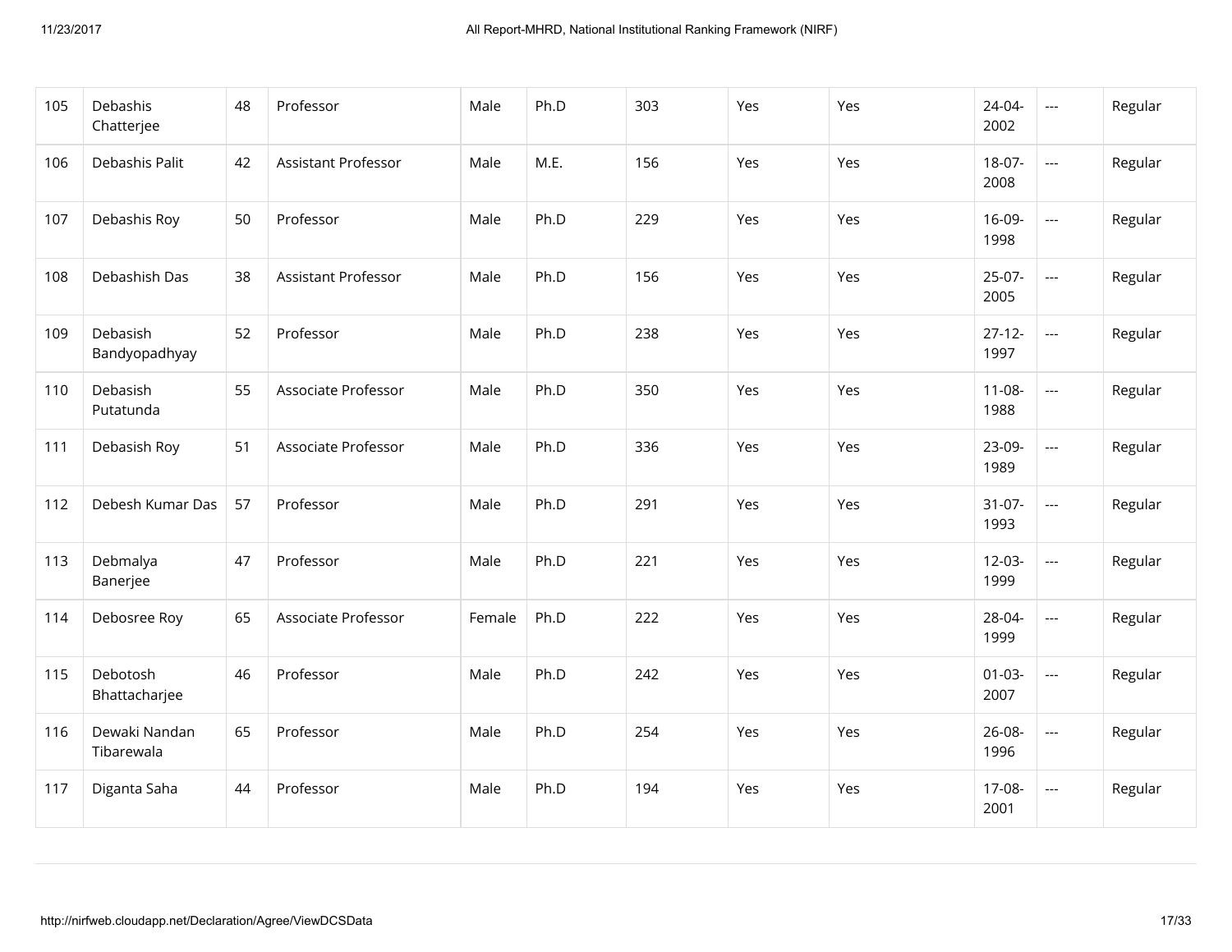| 118 | Dinabandhu<br>Ghosh     | 64 | Professor                  | Male   | Ph.D | 436 | Yes | Yes | 06-05-<br>1981      | $\hspace{0.05cm} \ldots$ | Regular |
|-----|-------------------------|----|----------------------------|--------|------|-----|-----|-----|---------------------|--------------------------|---------|
| 119 | Dipak Laha              | 57 | Professor                  | Male   | Ph.D | 360 | Yes | Yes | $10-07-$<br>1987    | $\overline{\phantom{a}}$ | Regular |
| 120 | Dipankar<br>Chakraborty | 48 | Professor                  | Male   | Ph.D | 273 | Yes | Yes | $16-01-$<br>1995    | $\overline{\phantom{a}}$ | Regular |
| 121 | Dipankar Das            | 34 | Assistant Professor        | Male   | Ph.D | 42  | Yes | Yes | $01 - 04 -$<br>2014 | $\overline{\phantom{a}}$ | Regular |
| 122 | Dipankar Halder         | 42 | <b>Assistant Professor</b> | Male   | Ph.D | 139 | Yes | Yes | $01 - 01 -$<br>2007 | $\overline{\phantom{a}}$ | Regular |
| 123 | Dipankar Sanyal         | 54 | Professor                  | Male   | Ph.D | 311 | Yes | Yes | 17-08-<br>1991      | $\hspace{0.05cm} \ldots$ | Regular |
| 124 | Dipten Misra            | 57 | Assistant Professor        | Male   | M.E. | 390 | Yes | Yes | 20-04-<br>1985      | $\hspace{0.05cm} \ldots$ | Regular |
| 125 | Dulal Krishna<br>Mandal | 49 | Associate Professor        | Male   | Ph.D | 204 | Yes | Yes | 04-09-<br>2000      | $\overline{\phantom{a}}$ | Regular |
| 126 | Gargi Konar             | 41 | Assistant Professor        | Female | M.E. | 202 | Yes | Yes | $09-01-$<br>2006    | $\hspace{0.05cm} \ldots$ | Regular |
| 127 | Gautam Sarkar           | 41 | Assistant Professor        | Male   | Ph.D | 183 | Yes | Yes | 08-04-<br>2002      | $\hspace{0.05cm} \ldots$ | Regular |
| 128 | Gokul ChMondal          | 52 | Associate Professor        | Male   | Ph.D | 193 | Yes | Yes | $11-09-$<br>2001    | $\hspace{0.05cm} \ldots$ | Regular |
| 129 | Gopesh Chandra<br>Das   | 64 | Professor                  | Male   | Ph.D | 428 | Yes | Yes | $01-07-$<br>1983    | $\hspace{0.05cm} \ldots$ | Regular |
| 130 | Goutam Majumder         | 58 | Professor                  | Male   | Ph.D | 431 | Yes | Yes | $02 - 11 -$<br>1989 | $\hspace{0.05cm} \ldots$ | Regular |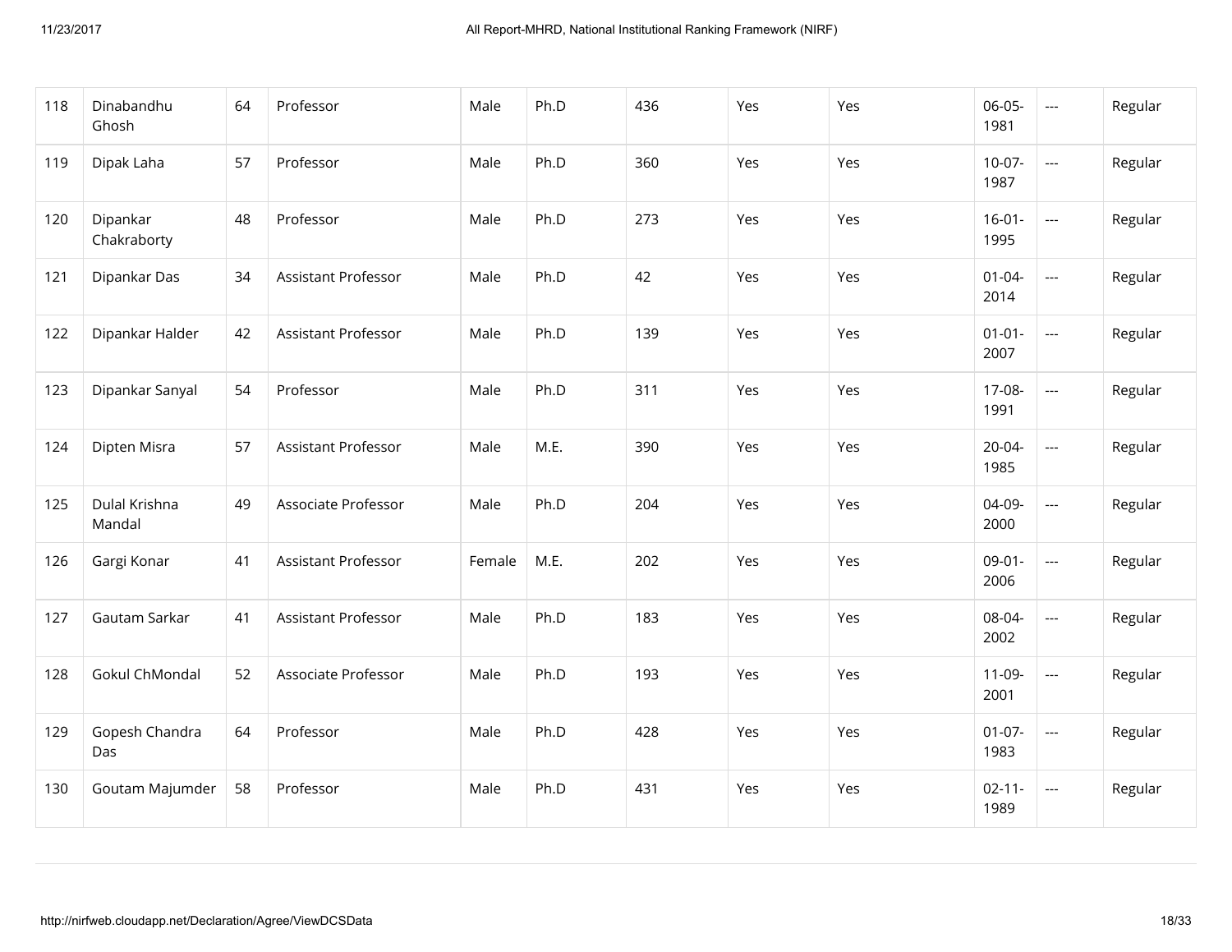| 131 | Goutam Pohit             | 58 | Professor                  | Male   | Ph.D | 387 | Yes | Yes | $02-07-$<br>1990    | $\hspace{0.05cm} \ldots$ | Regular |
|-----|--------------------------|----|----------------------------|--------|------|-----|-----|-----|---------------------|--------------------------|---------|
| 132 | Goutam Sutradhar         | 53 | Professor                  | Male   | Ph.D | 312 | Yes | Yes | 24-02-<br>2005      | $\overline{\phantom{a}}$ | Regular |
| 133 | Gupinath Bhandari        | 48 | Associate Professor        | Male   | Ph.D | 96  | Yes | Yes | $29-10-$<br>2009    | $\overline{a}$           | Regular |
| 134 | Himadri<br>Chattopadhyay | 50 | Associate Professor        | Male   | Ph.D | 333 | Yes | Yes | $16 - 04 -$<br>2007 | $\overline{\phantom{a}}$ | Regular |
| 135 | Iti Saha Misra           | 52 | Professor                  | Female | Ph.D | 244 | Yes | Yes | 19-03-<br>1997      | $\overline{\phantom{a}}$ | Regular |
| 136 | Jamuna Kanta Sing        | 47 | Professor                  | Female | Ph.D | 247 | Yes | Yes | $10-03-$<br>1997    | $\hspace{0.05cm} \ldots$ | Regular |
| 137 | Jasmina Khanam           | 58 | Professor                  | Female | Ph.D | 304 | Yes | Yes | 05-06-<br>1992      | $\hspace{0.05cm} \ldots$ | Regular |
| 138 | Jayita Guha Niyogi       | 55 | Professor                  | Female | Ph.D | 336 | Yes | Yes | $01-07-$<br>2008    | $\overline{\phantom{a}}$ | Regular |
| 139 | Kajari Kar Gupta         | 50 | Professor                  | Female | Ph.D | 315 | Yes | Yes | $07-12-$<br>2007    | $\hspace{0.05cm} \ldots$ | Regular |
| 140 | Kamal Krishna<br>Mondal  | 52 | Professor                  | Male   | Ph.D | 348 | Yes | Yes | $13-05-$<br>2002    | $\hspace{0.05cm} \ldots$ | Regular |
| 141 | Kamal Sarkar             | 42 | Professor                  | Male   | Ph.D | 194 | Yes | Yes | 24-08-<br>2001      | $\overline{\phantom{a}}$ | Regular |
| 142 | Kamalika Ghosh<br>Kunda  | 59 | <b>Assistant Professor</b> | Female | Ph.D | 41  | Yes | Yes | $26 - 05 -$<br>2014 | $\hspace{0.05cm} \ldots$ | Regular |
| 143 | Kanai ChPaul             | 47 | Associate Professor        | Male   | Ph.D | 223 | Yes | Yes | $12-03-$<br>1999    | $\hspace{0.05cm} \ldots$ | Regular |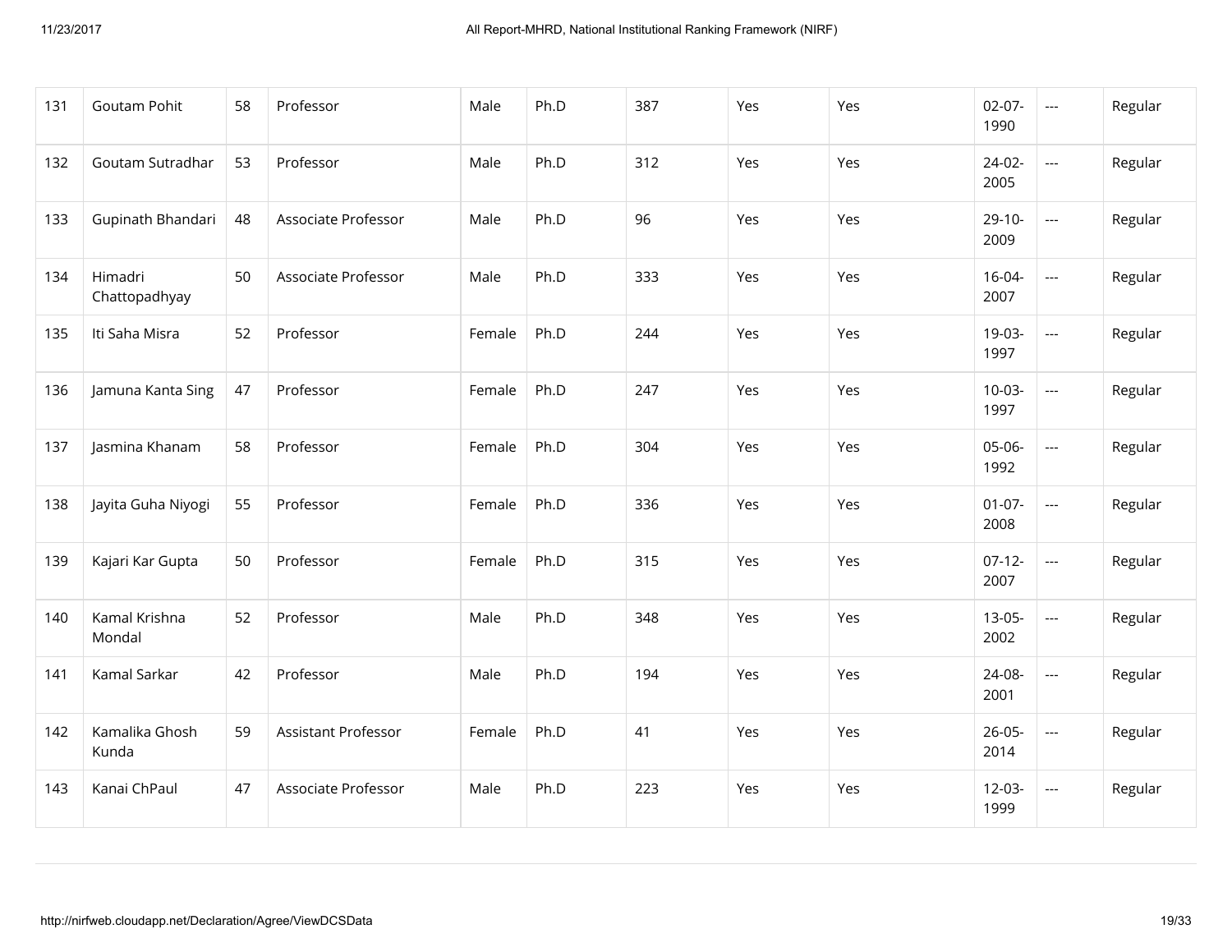| 144 | Kartick Chandra<br>Mondal | 32 | Assistant Professor        | Male   | Ph.D   | 55  | Yes | Yes | $24-02-$<br>2014    | $\hspace{0.05cm} \ldots$                 | Regular |
|-----|---------------------------|----|----------------------------|--------|--------|-----|-----|-----|---------------------|------------------------------------------|---------|
| 145 | Kashinath Saha            | 56 | Associate Professor        | Male   | M.E.   | 349 | Yes | Yes | 07-08-<br>1987      | $\hspace{0.05cm} \ldots \hspace{0.05cm}$ | Regular |
| 146 | Kaushik<br>Bandyopadhyay  | 51 | Professor                  | Male   | Ph.D   | 261 | Yes | Yes | $06-11-$<br>1995    | $\hspace{0.05cm} \ldots$                 | Regular |
| 147 | Kesab<br>Bhattacharya     | 57 | Professor                  | Male   | Ph.D   | 358 | Yes | Yes | $01-09-$<br>1990    | $\hspace{0.05cm} \ldots \hspace{0.05cm}$ | Regular |
| 148 | Ketousetuo Kuotsu         | 38 | <b>Assistant Professor</b> | Male   | Ph.D   | 113 | Yes | Yes | $16 - 05 -$<br>2008 | $\overline{\phantom{a}}$                 | Regular |
| 149 | Koushik Ghosh             | 44 | Associate Professor        | Male   | Ph.D   | 227 | Yes | Yes | $04-02-$<br>2002    | $\hspace{0.05cm} \ldots \hspace{0.05cm}$ | Regular |
| 150 | Kumardeb<br>Banerjee      | 52 | Professor                  | Male   | Ph.D   | 338 | Yes | Yes | $11 - 06 -$<br>1993 | $\overline{\phantom{a}}$                 | Regular |
| 151 | Kunal Roy                 | 46 | Professor                  | Male   | Ph.D   | 260 | Yes | Yes | $15 - 01 -$<br>2002 | $\hspace{0.05cm} \ldots \hspace{0.05cm}$ | Regular |
| 152 | Lakshmi Kanta<br>Ghosh    | 54 | Professor                  | Male   | Ph.D   | 304 | Yes | Yes | 05-06-<br>1992      | $\overline{\phantom{a}}$                 | Regular |
| 153 | Madhubanti Maitra         | 50 | Professor                  | Female | Ph.D   | 286 | Yes | Yes | 22-09-<br>1993      | $\hspace{0.05cm} \ldots$                 | Regular |
| 154 | Madhumita<br>Mandal       | 28 | Assistant Professor        | Female | M.E.   | 41  | Yes | Yes | 28-02-<br>2014      | $\overline{\phantom{a}}$                 | Regular |
| 155 | Mahantapas<br>Kundu       | 55 | Professor                  | Male   | Ph.D   | 384 | Yes | Yes | 05-07-<br>1988      | $\hspace{0.05cm} \ldots$                 | Regular |
| 156 | Mahasweta<br>Mandal       | 28 | <b>Assistant Professor</b> | Female | M.Tech | 26  | Yes | Yes | 25-08-<br>2015      | $\hspace{0.05cm} \ldots$                 | Regular |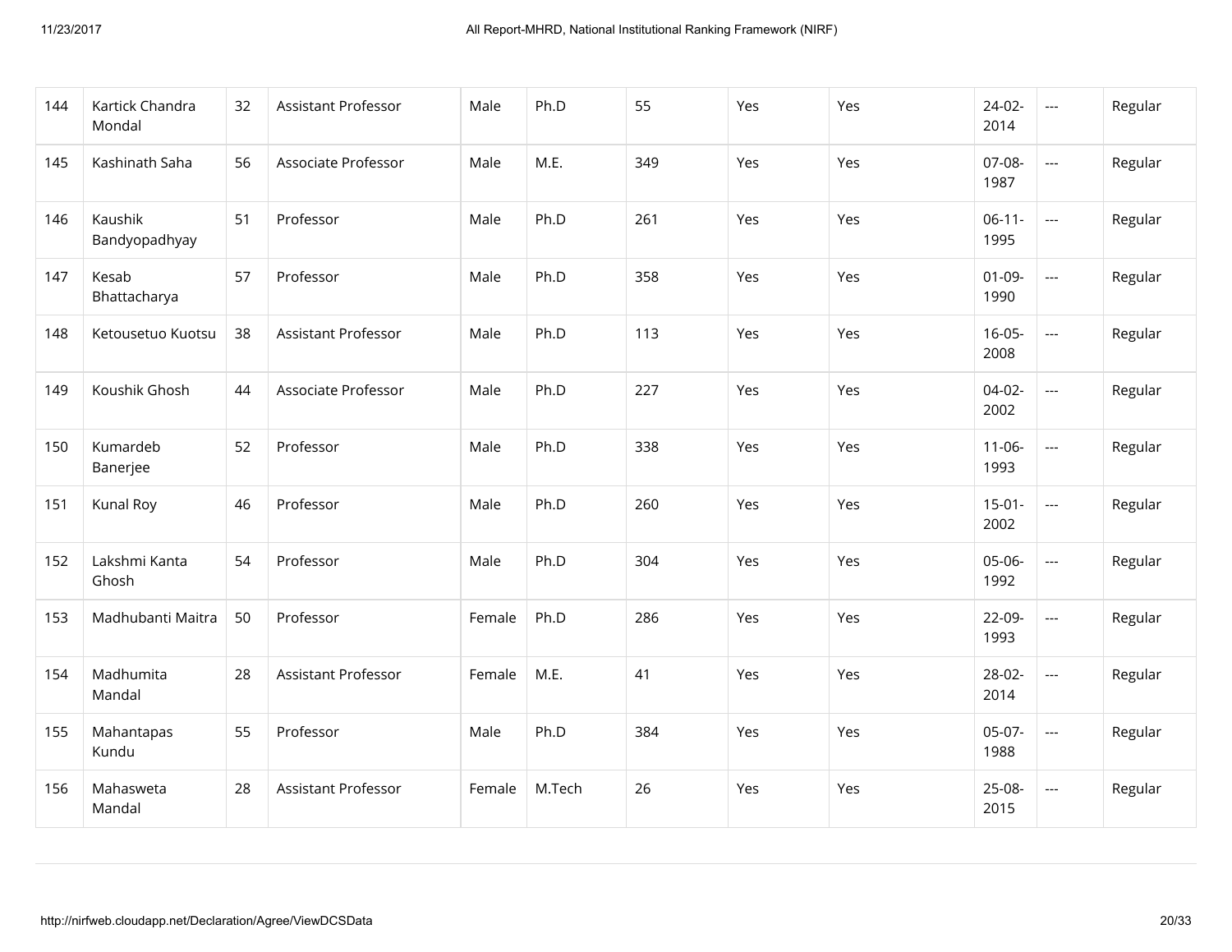| 157 | Mahua Ghosh<br>Chaudhuri   | 42 | Assistant Professor        | Female | Ph.D | 124 | Yes | Yes | $14-03-$<br>2007    | $\hspace{0.05cm} \ldots$ | Adhoc /<br>Contractual |
|-----|----------------------------|----|----------------------------|--------|------|-----|-----|-----|---------------------|--------------------------|------------------------|
| 158 | Manoj Kumar<br>Sahis       | 34 | Assistant Professor        | Male   | M.E. | 95  | Yes | Yes | $11-09-$<br>2009    | $\overline{\phantom{a}}$ | Regular                |
| 159 | Manotosh Biswas            | 40 | Associate Professor        | Male   | Ph.D | 101 | Yes | Yes | $30-07-$<br>2010    | $\overline{a}$           | Regular                |
| 160 | Matangini<br>Chatopadhyay  | 51 | Associate Professor        | Female | Ph.D | 186 | Yes | Yes | 17-04-<br>2002      | $\overline{a}$           | Regular                |
| 161 | Mehabub<br>Rahaman         | 38 | <b>Assistant Professor</b> | Male   | Ph.D | 94  | Yes | Yes | $21 - 12 -$<br>2009 | $\overline{a}$           | Regular                |
| 162 | Mita Dutta                 | 57 | Professor                  | Female | Ph.D | 388 | Yes | Yes | 28-06-<br>1985      | $\overline{a}$           | Regular                |
| 163 | Mita Nasipuri              | 60 | Professor                  | Male   | Ph.D | 423 | Yes | Yes | $26 - 10 -$<br>1987 | $\overline{a}$           | Regular                |
| 164 | Monoj Kumar<br>Mitra       | 66 | Professor                  | Male   | Ph.D | 364 | Yes | Yes | $01 - 01 -$<br>1987 | $\overline{a}$           | Regular                |
| 165 | Mousumi Basu               | 48 | Professor                  | Female | Ph.D | 263 | Yes | Yes | $30-10-$<br>1995    | $\overline{\phantom{a}}$ | Regular                |
| 166 | Mridul Sankar<br>Barik     | 45 | Assistant Professor        | Male   | Ph.D | 134 | Yes | Yes | 22-08-<br>2006      | $\overline{a}$           | Regular                |
| 167 | Mrinal Kanti<br>Naskar     | 51 | Professor                  | Male   | Ph.D | 336 | Yes | Yes | 29-05-<br>1999      | $\overline{\phantom{a}}$ | Regular                |
| 168 | Munmun Das<br>Bhattacharya | 34 | Assistant Professor        | Female | M.E. | 99  | Yes | Yes | 22-09-<br>2009      | $\overline{a}$           | Adhoc /<br>Contractual |
| 169 | Nandini<br>Mukhopadhyay    | 51 | Professor                  | Female | Ph.D | 346 | Yes | Yes | $01 - 01 -$<br>1992 | $\hspace{0.05cm} \ldots$ | Regular                |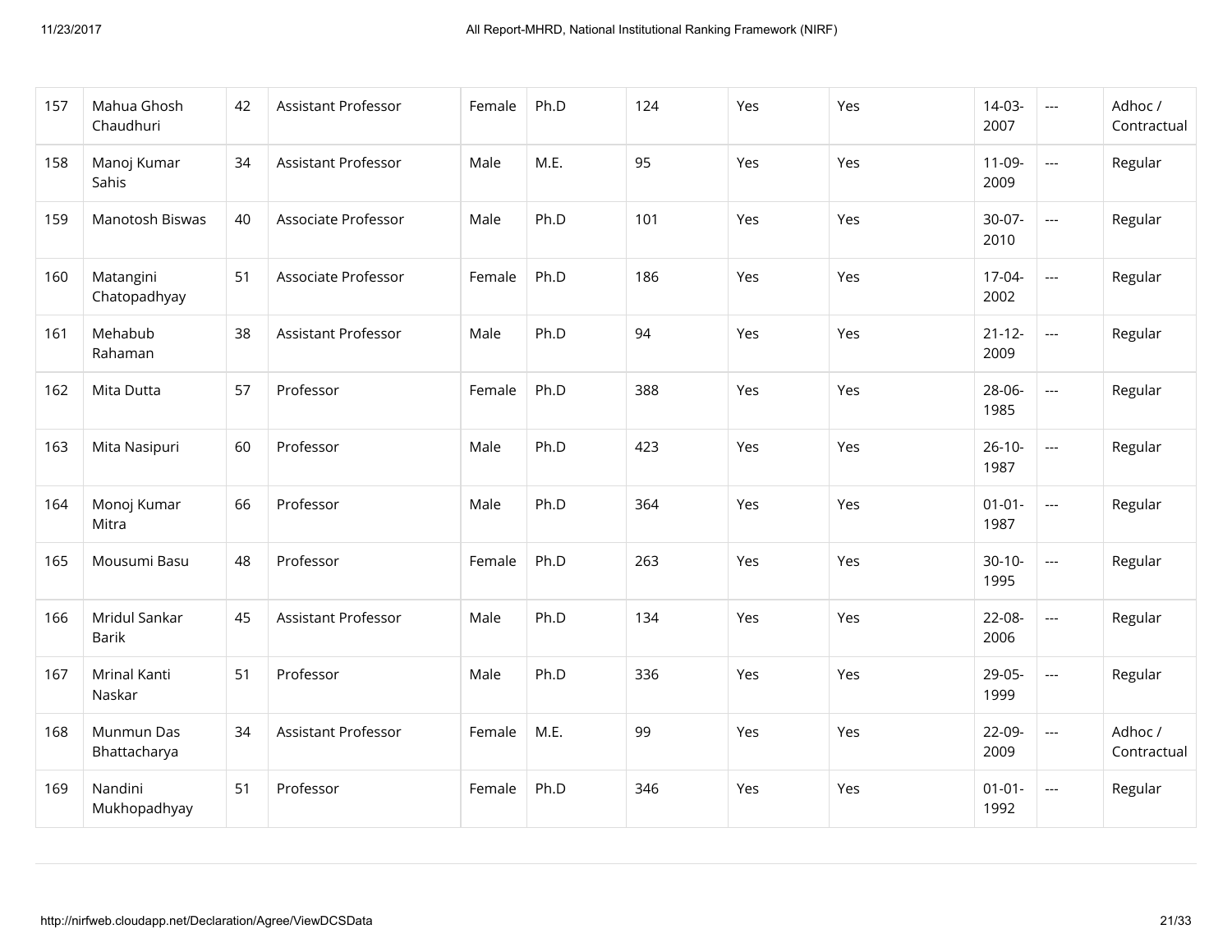| 170 | Nikhil Mondal                  | 48 | Associate Professor        | Male   | M.E. | 242 | Yes | Yes | $27-12-$<br>2000    | $\scriptstyle\cdots$     | Regular                |
|-----|--------------------------------|----|----------------------------|--------|------|-----|-----|-----|---------------------|--------------------------|------------------------|
| 171 | Niladri<br>Chakraborty         | 52 | Professor                  | Male   | Ph.D | 331 | Yes | Yes | $01-03-$<br>1990    | $\overline{a}$           | Regular                |
| 172 | Nirmal Kumar Deb               | 62 | Professor                  | Male   | M.E. | 402 | Yes | Yes | $24-02-$<br>1984    | $\overline{\phantom{a}}$ | Regular                |
| 173 | Nirmal Kumar<br>Manna          | 46 | Assistant Professor        | Male   | Ph.D | 127 | Yes | Yes | $07-02-$<br>2007    | $\overline{\phantom{a}}$ | Regular                |
| 174 | Nirmalya<br>Chowdhury          | 54 | Professor                  | Male   | Ph.D | 324 | Yes | Yes | $27-07-$<br>2001    | $\overline{\phantom{a}}$ | Regular                |
| 175 | Palanikndavar<br>Venkateswaran | 48 | Professor                  | Male   | Ph.D | 336 | Yes | Yes | $15-10-$<br>2001    | $\overline{\phantom{a}}$ | Regular                |
| 176 | Pallab Kanti Halder            | 41 | Associate Professor        | Male   | Ph.D | 127 | Yes | Yes | $02-03-$<br>2007    | $\overline{\phantom{a}}$ | Regular                |
| 177 | Pampa Sadhukhan                | 37 | <b>Assistant Professor</b> | Female | M.E. | 110 | Yes | Yes | $21-05-$<br>2008    | $\overline{\phantom{a}}$ | Adhoc /<br>Contractual |
| 178 | Pankaj Kumar Roy               | 42 | Associate Professor        | Male   | Ph.D | 45  | Yes | Yes | $13-01-$<br>2014    | $\hspace{0.05cm} \ldots$ | Regular                |
| 179 | Papita Das Saha                | 41 | Associate Professor        | Female | Ph.D | 143 | Yes | Yes | $12 - 11 -$<br>2013 | $\hspace{0.05cm} \ldots$ | Regular                |
| 180 | Parama Bhowmik                 | 42 | Assistant Professor        | Female | Ph.D | 141 | Yes | Yes | $14 - 11 -$<br>2005 | $\hspace{0.05cm} \ldots$ | Regular                |
| 181 | Parama Ghoshal                 | 39 | <b>Assistant Professor</b> | Female | Ph.D | 94  | Yes | Yes | $30-12-$<br>2009    | $\overline{\phantom{a}}$ | Regular                |
| 182 | Paramita<br>Bhattacharjee      | 45 | <b>Assistant Professor</b> | Female | Ph.D | 201 | Yes | Yes | 22-09-<br>2009      | $\hspace{0.05cm} \ldots$ | Regular                |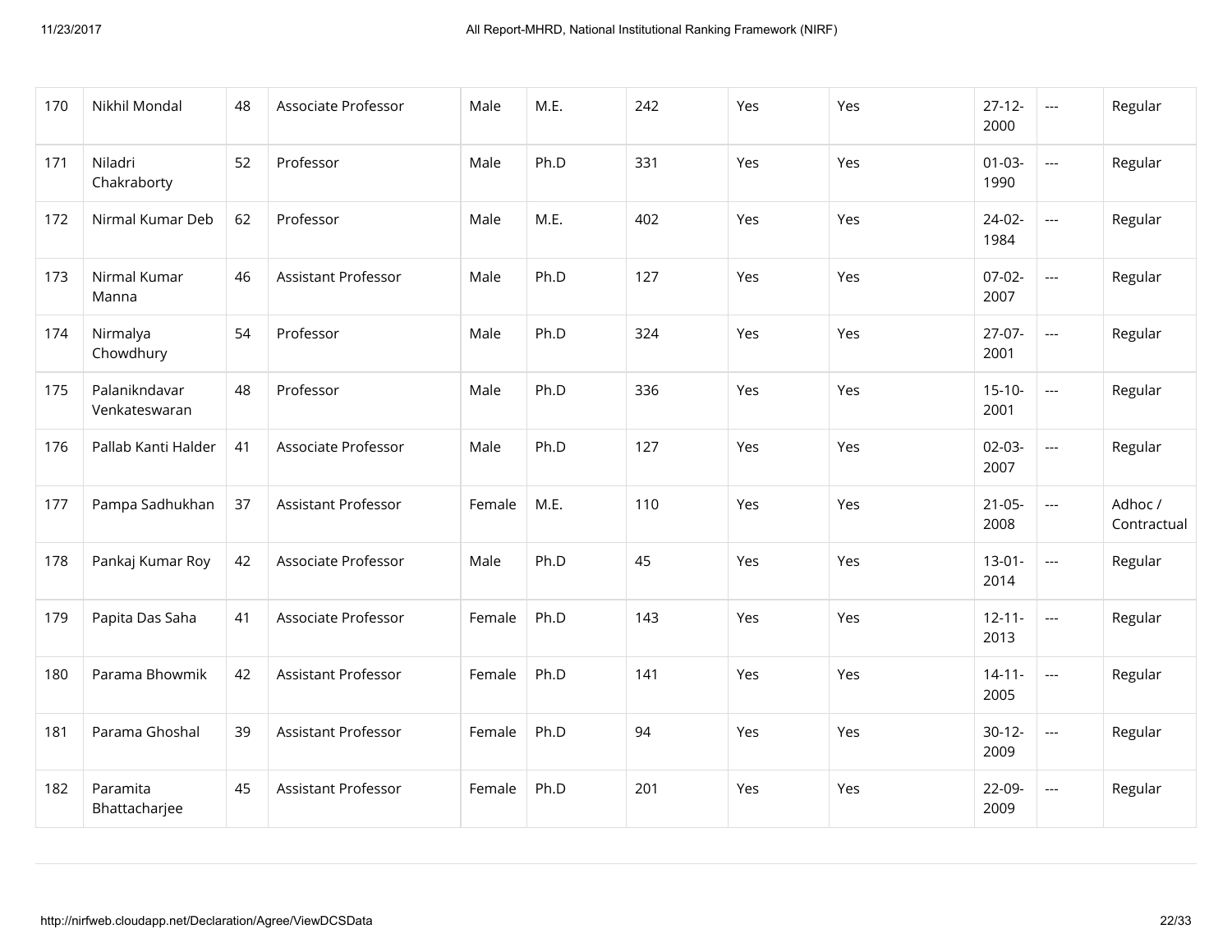| 183 | Partha<br>Bhattacharya          | 47 | Professor                  | Male   | Ph.D | 140 | Yes | Yes | 28-02-<br>2006      | $\hspace{0.05cm} \ldots$                 | Regular |
|-----|---------------------------------|----|----------------------------|--------|------|-----|-----|-----|---------------------|------------------------------------------|---------|
| 184 | Partha Ghosh                    | 39 | Assistant Professor        | Male   | Ph.D | 148 | Yes | Yes | $22-06-$<br>2005    | $\hspace{0.05cm} \ldots \hspace{0.05cm}$ | Regular |
| 185 | Partha Pratim<br><b>Biswas</b>  | 52 | Professor                  | Male   | Ph.D | 297 | Yes | Yes | $21 - 10 -$<br>1993 | $\hspace{0.05cm} \ldots$                 | Regular |
| 186 | Partha Sarathi<br>Chakraborty   | 43 | Associate Professor        | Male   | Ph.D | 252 | Yes | Yes | $10-01 -$<br>2005   | $\hspace{0.05cm} \ldots \hspace{0.05cm}$ | Regular |
| 187 | Parthasarathi<br>Satvaya        | 32 | <b>Assistant Professor</b> | Male   | Ph.D | 19  | Yes | Yes | $10-03-$<br>2016    | $\overline{\phantom{a}}$                 | Regular |
| 188 | Piyali Basak                    | 39 | Assistant Professor        | Female | Ph.D | 93  | Yes | Yes | $11 - 01 -$<br>2010 | $\hspace{0.05cm} \ldots \hspace{0.05cm}$ | Regular |
| 189 | Prabir Kumar De                 | 58 | Professor                  | Male   | Ph.D | 402 | Yes | Yes | $31-03-$<br>1984    | $\hspace{0.05cm} \ldots$                 | Regular |
| 190 | Prabir Kumar<br>Ghosh           | 65 | Associate Professor        | Male   | Ph.D | 419 | Yes | Yes | $22 - 11 -$<br>1982 | $\hspace{0.05cm} \ldots \hspace{0.05cm}$ | Regular |
| 191 | Pradip Kundu                    | 47 | <b>Assistant Professor</b> | Male   | Ph.D | 190 | Yes | Yes | $29-12-$<br>2001    | $\hspace{0.05cm} \ldots \hspace{0.05cm}$ | Regular |
| 192 | Pranibesh Mandal                | 31 | Assistant Professor        | Male   | Ph.D | 43  | Yes | Yes | $20 - 01 -$<br>2014 | $\hspace{0.05cm} \ldots$                 | Regular |
| 193 | Prasanta Kumar<br>Banerjee      | 59 | Associate Professor        | Male   | Ph.D | 333 | Yes | Yes | $12 - 01 -$<br>1990 | $\hspace{0.05cm} \ldots$                 | Regular |
| 194 | Prasanta Kumar<br><b>Biswas</b> | 42 | Assistant Professor        | Male   | Ph.D | 147 | Yes | Yes | $29 - 01 -$<br>2016 | $\hspace{0.05cm} \ldots$                 | Regular |
| 195 | Prasanta Kumar<br>Dutta         | 65 | Professor                  | Male   | Ph.D | 338 | Yes | Yes | 07-08-<br>1989      | $\hspace{0.05cm} \ldots$                 | Regular |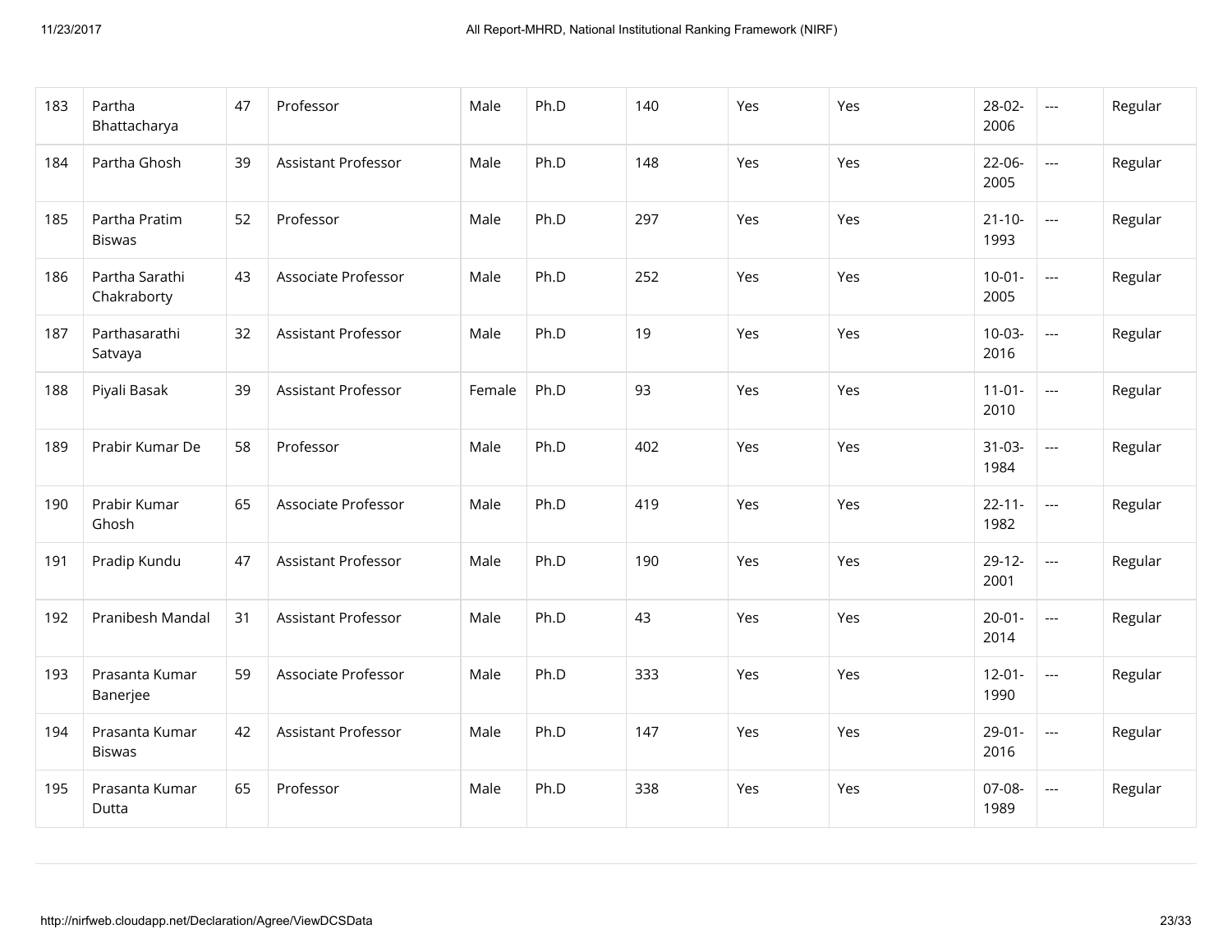| 196 | Prasanta Sahoo                 | 54 | Professor                  | Male   | Ph.D | 264 | Yes | Yes | 16-09-<br>1995      | $\hspace{0.05cm} \ldots$                 | Regular |
|-----|--------------------------------|----|----------------------------|--------|------|-----|-----|-----|---------------------|------------------------------------------|---------|
| 197 | Pratyusha Rakship              | 28 | <b>Assistant Professor</b> | Female | Ph.D | 20  | Yes | Yes | $27 - 11 -$<br>2015 | $\overline{\phantom{a}}$                 | Regular |
| 198 | Pravash Chandra<br>Chakraborti | 53 | Professor                  | Male   | Ph.D | 333 | Yes | Yes | $24 - 01 -$<br>1990 | $\hspace{0.05cm} \ldots \hspace{0.05cm}$ | Regular |
| 199 | Pritam Aitch                   | 45 | Associate Professor        | Male   | Ph.D | 152 | Yes | Yes | 09-02-<br>2005      | $\hspace{0.05cm} \ldots \hspace{0.05cm}$ | Regular |
| 200 | Prokash Chandra<br>Roy         | 39 | <b>Assistant Professor</b> | Male   | Ph.D | 151 | Yes | Yes | 15-09-<br>2009      | $\hspace{0.05cm} \ldots \hspace{0.05cm}$ | Regular |
| 201 | Prolay Sharma                  | 38 | <b>Assistant Professor</b> | Male   | Ph.D | 171 | Yes | Yes | $12 - 04 -$<br>2008 | $\overline{\phantom{a}}$                 | Regular |
| 202 | Pulok KrMukherjee              | 48 | Professor                  | Male   | Ph.D | 190 | Yes | Yes | $11 - 12 -$<br>2001 | $\hspace{0.05cm} \ldots \hspace{0.05cm}$ | Regular |
| 203 | Punyasha<br>Chatterjee         | 38 | <b>Assistant Professor</b> | Male   | Ph.D | 71  | Yes | Yes | $01 - 11 -$<br>2012 | $\overline{\phantom{a}}$                 | Regular |
| 204 | Rajanikanta Mudi               | 52 | Professor                  | Male   | Ph.D | 296 | Yes | Yes | $01 - 12 -$<br>1992 | $\overline{\phantom{a}}$                 | Regular |
| 205 | Rajat Chakraborty              | 43 | Associate Professor        | Male   | Ph.D | 195 | Yes | Yes | 08-06-<br>2007      | $\overline{\phantom{a}}$                 | Regular |
| 206 | Rajat Subhra Sen               | 53 | Associate Professor        | Male   | Ph.D | 373 | Yes | Yes | $15-03-$<br>1994    | $\hspace{0.05cm} \ldots$                 | Regular |
| 207 | Rajib<br>Bandyopadhyay         | 55 | Professor                  | Male   | Ph.D | 366 | Yes | Yes | 19-03-<br>1990      | $\hspace{0.05cm} \ldots$                 | Regular |
| 208 | Rajib Das                      | 39 | <b>Assistant Professor</b> | Male   | Ph.D | 12  | Yes | Yes | 18-08-<br>2008      | $\hspace{0.05cm} \ldots$                 | Regular |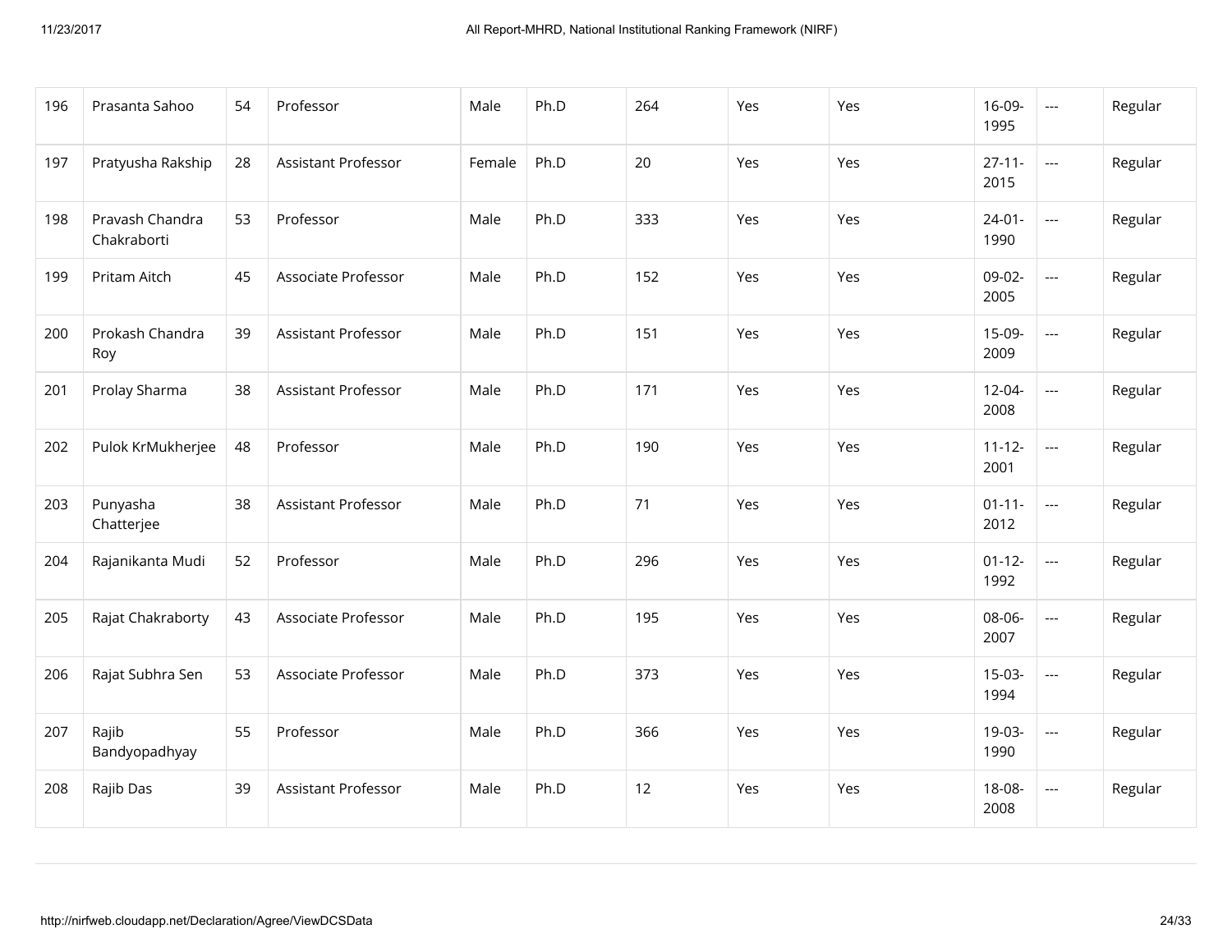| 209 | Rajib Dey              | 45 | Associate Professor        | Male   | Ph.D | 253 | Yes | Yes | $01 - 03 -$<br>2005 | $\sim$ $\sim$            | Regular |
|-----|------------------------|----|----------------------------|--------|------|-----|-----|-----|---------------------|--------------------------|---------|
| 210 | Ram Sarkar             | 39 | <b>Assistant Professor</b> | Male   | Ph.D | 146 | Yes | Yes | 30-04-<br>2008      | $---$                    | Regular |
| 211 | Ramendu Bikash<br>Sahu | 54 | Professor                  | Male   | Ph.D | 324 | Yes | Yes | 20-08-<br>1990      | $\overline{\phantom{a}}$ | Regular |
| 212 | Rana Saha              | 44 | Associate Professor        | Male   | Ph.D | 187 | Yes | Yes | $14-01-$<br>2002    | $\overline{a}$           | Regular |
| 213 | Ranjan Ganguly         | 43 | Professor                  | Male   | Ph.D | 264 | Yes | Yes | $23-05-$<br>1997    | $\overline{a}$           | Regular |
| 214 | Ranjan Parekh          | 50 | <b>Assistant Professor</b> | Male   | Ph.D | 214 | Yes | Yes | $15 - 12 -$<br>2000 | $\sim$ $\sim$            | Regular |
| 215 | Ranjana<br>Chowdhury   | 54 | Professor                  | Female | Ph.D | 289 | Yes | Yes | 19-06-<br>1993      | $\overline{\phantom{a}}$ | Regular |
| 216 | Ranjit Kumar Barai     | 45 | Associate Professor        | Male   | Ph.D | 205 | Yes | Yes | $18-01-$<br>1999    | $\overline{\phantom{a}}$ | Regular |
| 217 | Ratan Mondal           | 41 | Assistant Professor        | Male   | Ph.D | 173 | Yes | Yes | $12 - 05 -$<br>2003 | $\overline{\phantom{a}}$ | Regular |
| 218 | Ratna Dutta            | 39 | Assistant Professor        | Female | Ph.D | 132 | Yes | Yes | $18 - 12 -$<br>2009 | $\overline{\phantom{a}}$ | Regular |
| 219 | Ratna Ghosh            | 47 | Professor                  | Female | Ph.D | 241 | Yes | Yes | $21-07-$<br>1997    | $\overline{\phantom{a}}$ | Regular |
| 220 | Ravi Kumar Pandit      | 30 | Assistant Professor        | Male   | M.E. | 42  | Yes | Yes | $21 - 04 -$<br>2014 | $\sim$ $\sim$            | Regular |
| 221 | Sadhan KrGhosh         | 59 | Professor                  | Male   | Ph.D | 402 | Yes | Yes | $31-03-$<br>1984    | $\overline{\phantom{a}}$ | Regular |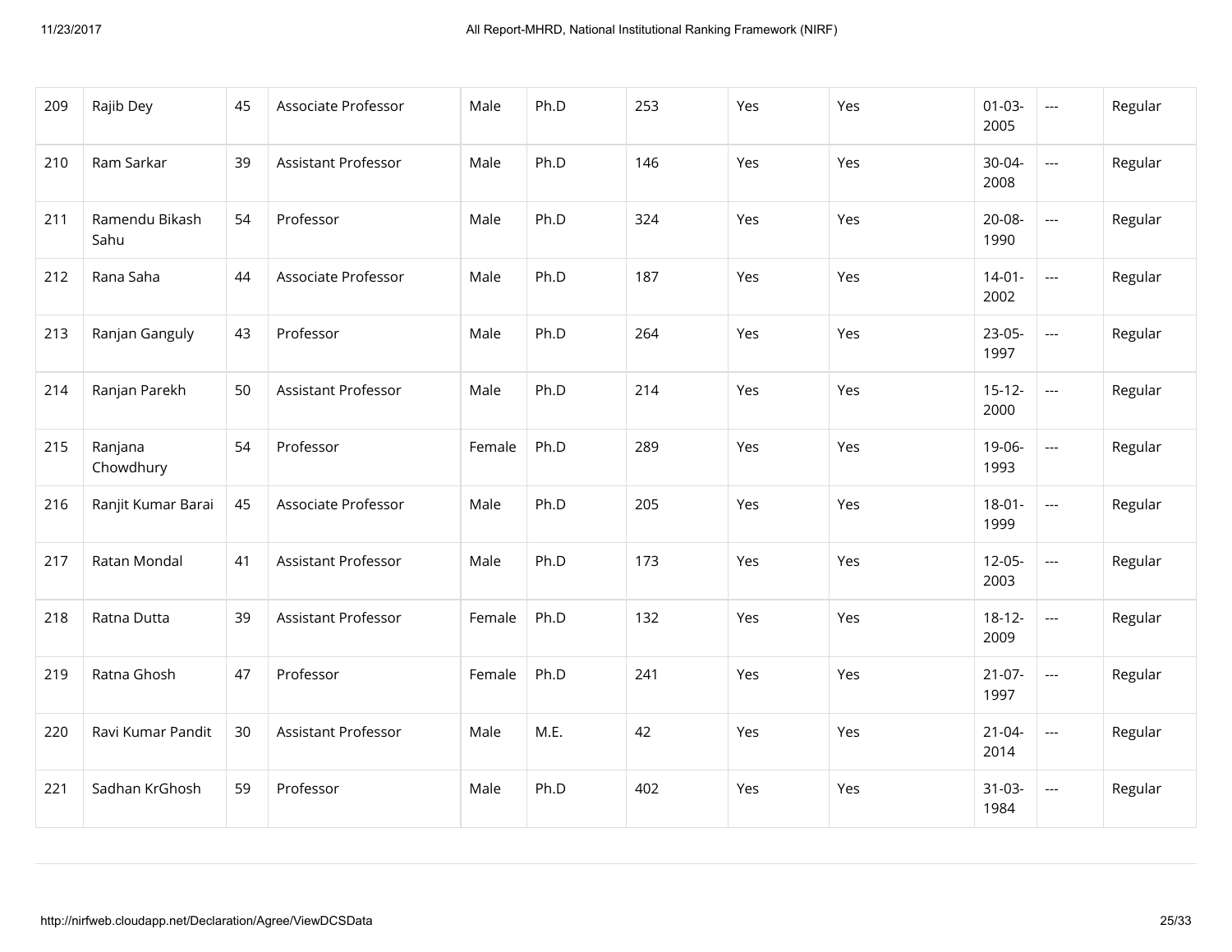| 222 | Saikat Dewanjee          | 37 | Assistant Professor        | Male   | Ph.D   | 128 | Yes | Yes | $23-02-$<br>2007    | $\overline{a}$           | Regular                |
|-----|--------------------------|----|----------------------------|--------|--------|-----|-----|-----|---------------------|--------------------------|------------------------|
| 223 | Saikat Mookherjee        | 48 | Associate Professor        | Male   | Ph.D   | 281 | Yes | Yes | 07-03-<br>1994      | $\overline{a}$           | Regular                |
| 224 | Salil Kumar Sanyal       | 60 | Professor                  | Male   | Ph.D   | 419 | Yes | Yes | 03-09-<br>1982      | $\overline{\phantom{a}}$ | Regular                |
| 225 | Samar Chandra<br>Mandal  | 55 | Professor                  | Male   | Ph.D   | 360 | Yes | Yes | $31-05-$<br>1995    | $\overline{\phantom{a}}$ | Regular                |
| 226 | Samir Biswas             | 31 | <b>Assistant Professor</b> | Male   | M.E.   | 110 | Yes | Yes | 09-07-<br>2008      | $\overline{\phantom{a}}$ | Regular                |
| 227 | Samiran<br>Chattopadhyay | 52 | Professor                  | Male   | Ph.D   | 336 | Yes | Yes | $16-08-$<br>1989    | $\overline{\phantom{a}}$ | Regular                |
| 228 | Sandip Das               | 54 | Assistant Professor        | Male   | Ph.D   | 381 | Yes | Yes | $20 - 04 -$<br>1985 | $\overline{a}$           | Regular                |
| 229 | Sanghamitra<br>Sarkar    | 30 | Assistant Professor        | Female | M.Tech | 45  | Yes | Yes | $09-11-$<br>2015    | $\overline{a}$           | Regular                |
| 230 | Sangita Sahana           | 28 | Assistant Professor        | Female | M.E.   | 30  | Yes | Yes | 19-05-<br>2014      | $\hspace{0.05cm} \ldots$ | Adhoc /<br>Contractual |
| 231 | Sanjib Acharyya          | 51 | Professor                  | Male   | Ph.D   | 312 | Yes | Yes | 09-09-<br>1991      | $\hspace{0.05cm} \ldots$ | Regular                |
| 232 | Sanjib Nag               | 52 | Associate Professor        | Male   | Ph.D   | 315 | Yes | Yes | $01-07-$<br>2008    | $\overline{\phantom{a}}$ | Regular                |
| 233 | Sanjoy Kumar Saha        | 49 | Professor                  | Male   | Ph.D   | 298 | Yes | Yes | 17-08-<br>2001      | $\overline{\phantom{a}}$ | Regular                |
| 234 | Sankar Dhar              | 61 | Professor                  | Male   | Ph.D   | 385 | Yes | Yes | 08-07-<br>1985      | $\overline{\phantom{a}}$ | Regular                |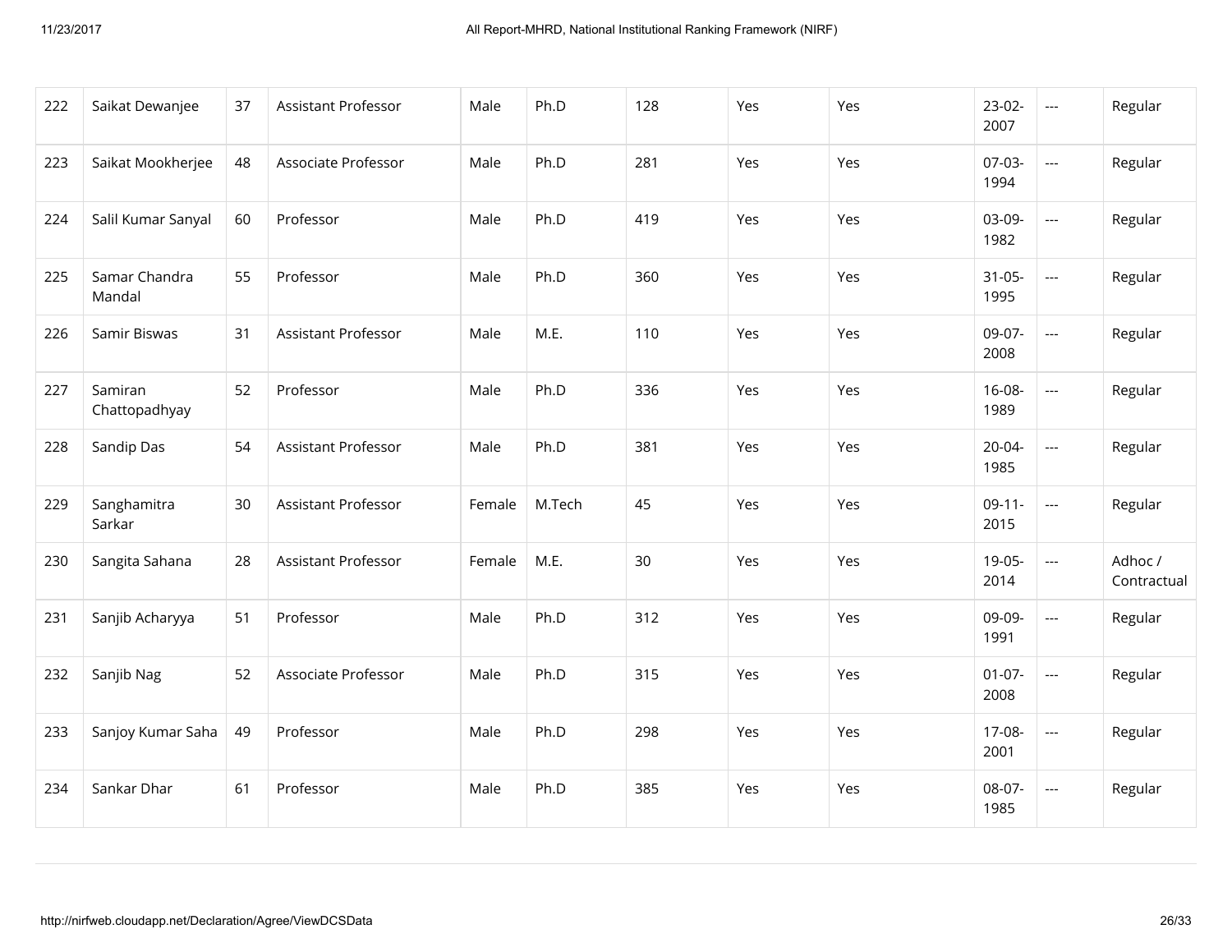| 235 | Sanmoy Karmakar           | 46 | Professor                  | Male   | Ph.D       | 127 | Yes | Yes | $01 - 03 -$<br>2007 | $\scriptstyle\cdots$     | Regular                |
|-----|---------------------------|----|----------------------------|--------|------------|-----|-----|-----|---------------------|--------------------------|------------------------|
| 236 | Santwan<br>Chattopadhyay  | 43 | Assistant Professor        | Male   | <b>NET</b> | 156 | Yes | Yes | 05-07-<br>2004      | $\overline{\phantom{a}}$ | Regular                |
| 237 | Sarbani Roy               | 40 | Associate Professor        | Female | Ph.D       | 176 | Yes | Yes | $13-07-$<br>2006    | $\overline{a}$           | Regular                |
| 238 | Sarmistha Neogy           | 52 | Professor                  | Female | Ph.D       | 222 | Yes | Yes | $09-10-$<br>2001    | $\hspace{0.05cm} \ldots$ | Regular                |
| 239 | Saroj Mondal              | 53 | Professor                  | Male   | Ph.D       | 315 | Yes | Yes | $13-07-$<br>1991    | $\hspace{0.05cm} \ldots$ | Regular                |
| 240 | Saswati Mazumdar          | 57 | Professor                  | Female | Ph.D       | 397 | Yes | Yes | 08-06-<br>1987      | $\overline{\phantom{a}}$ | Regular                |
| 241 | Saswati Mukherjee         | 41 | Assistant Professor        | Female | M.E.       | 110 | Yes | Yes | 28-05-<br>2008      | $\overline{a}$           | Adhoc /<br>Contractual |
| 242 | Sathi Banerjee<br>Mallick | 42 | Assistant Professor        | Female | Ph.D       | 126 | Yes | Yes | $14-03-$<br>2007    | $\overline{\phantom{a}}$ | Regular                |
| 243 | Sayan Chatterjee          | 37 | <b>Assistant Professor</b> | Male   | Ph.D       | 126 | Yes | Yes | $17 - 12 -$<br>2009 | $\hspace{0.05cm} \ldots$ | Regular                |
| 244 | Sayan Nandi               | 49 | Assistant Professor        | Male   | M.E.       | 284 | Yes | Yes | $25-02-$<br>1994    | $\overline{\phantom{a}}$ | Regular                |
| 245 | Shankar<br>Chakraborty    | 52 | Professor                  | Male   | Ph.D       | 288 | Yes | Yes | 09-06-<br>1993      | $\hspace{0.05cm} \ldots$ | Regular                |
| 246 | Sheli Sinha<br>Chaudhuri  | 44 | Associate Professor        | Female | Ph.D       | 217 | Yes | Yes | $15-05-$<br>1999    | $\hspace{0.05cm} \ldots$ | Regular                |
| 247 | Shilpi Naskar             | 31 | Assistant Professor        | Female | Ph.D       | 111 | Yes | Yes | 23-07-<br>2008      | $\hspace{0.05cm} \ldots$ | Regular                |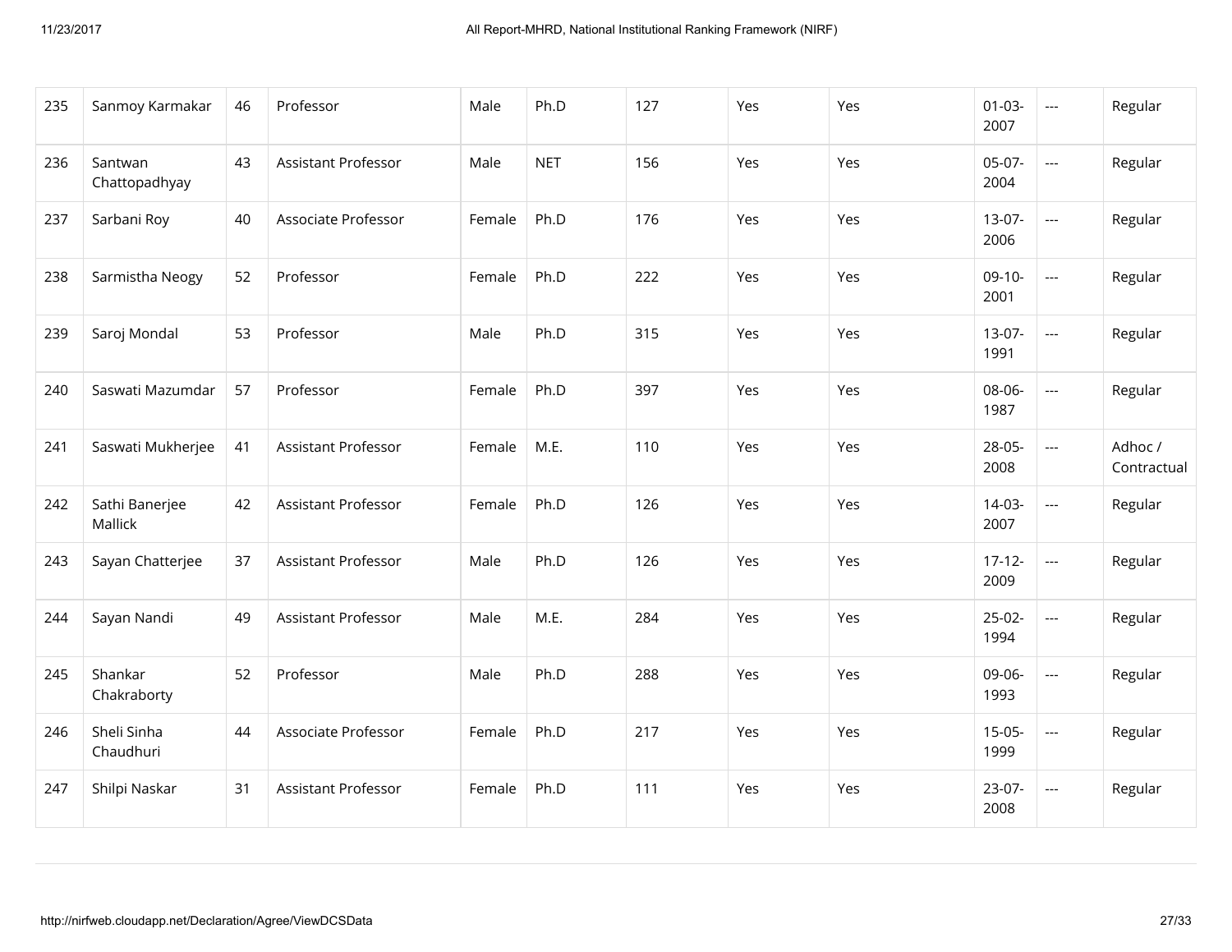| 248 | Shivashish Bose         | 53 | Professor           | Male   | Ph.D | 365 | Yes | Yes | $02-08-$<br>2004    | $\scriptstyle\cdots$                     | Regular |
|-----|-------------------------|----|---------------------|--------|------|-----|-----|-----|---------------------|------------------------------------------|---------|
| 249 | Shovonlal Kundu         | 63 | Professor           | Male   | Ph.D | 359 | Yes | Yes | $10-11-$<br>1987    | $\overline{\phantom{a}}$                 | Regular |
| 250 | Shubhrajit Das          | 57 | Professor           | Male   | M.E. | 318 | Yes | Yes | $01-07-$<br>2008    | $\overline{a}$                           | Regular |
| 251 | Shyamal Roy             | 39 | Assistant Professor | Male   | Ph.D | 48  | Yes | Yes | $30-10-$<br>2013    | $\hspace{0.05cm} \ldots \hspace{0.05cm}$ | Regular |
| 252 | Sibapriya<br>Mukherjee  | 60 | Professor           | Male   | Ph.D | 402 | Yes | Yes | $02 - 04 -$<br>1984 | $\overline{a}$                           | Regular |
| 253 | Siddhartha Datta        | 62 | Professor           | Male   | Ph.D | 429 | Yes | Yes | $27 - 01 -$<br>1982 | $\overline{\phantom{a}}$                 | Regular |
| 254 | Siddhartha<br>Mukherjee | 63 | Professor           | Male   | Ph.D | 474 | Yes | Yes | $06-05-$<br>1981    | $\overline{a}$                           | Regular |
| 255 | Simul Banerjee          | 60 | Professor           | Male   | Ph.D | 408 | Yes | Yes | 30-09-<br>1981      | $\overline{\phantom{a}}$                 | Regular |
| 256 | Sivaji<br>Bandyopadhyay | 53 | Professor           | Male   | Ph.D | 339 | Yes | Yes | $11-07-$<br>1989    | $\overline{\phantom{a}}$                 | Regular |
| 257 | Sivaji Chakravorti      | 54 | Professor           | Male   | Ph.D | 388 | Yes | Yes | 28-06-<br>1985      | $\overline{\phantom{a}}$                 | Regular |
| 258 | Smita Sadhu<br>Ghosh    | 48 | Professor           | Female | Ph.D | 236 | Yes | Yes | $02 - 12 -$<br>1998 | $\hspace{0.05cm} \ldots$                 | Regular |
| 259 | Snehamoy<br>Majumder    | 54 | Professor           | Male   | Ph.D | 252 | Yes | Yes | $15-07-$<br>1992    | $\overline{\phantom{a}}$                 | Regular |
| 260 | Snehangshu<br>Mandal    | 54 | Associate Professor | Male   | Ph.D | 269 | Yes | Yes | $01 - 01 -$<br>1996 | $\hspace{0.05cm} \ldots$                 | Regular |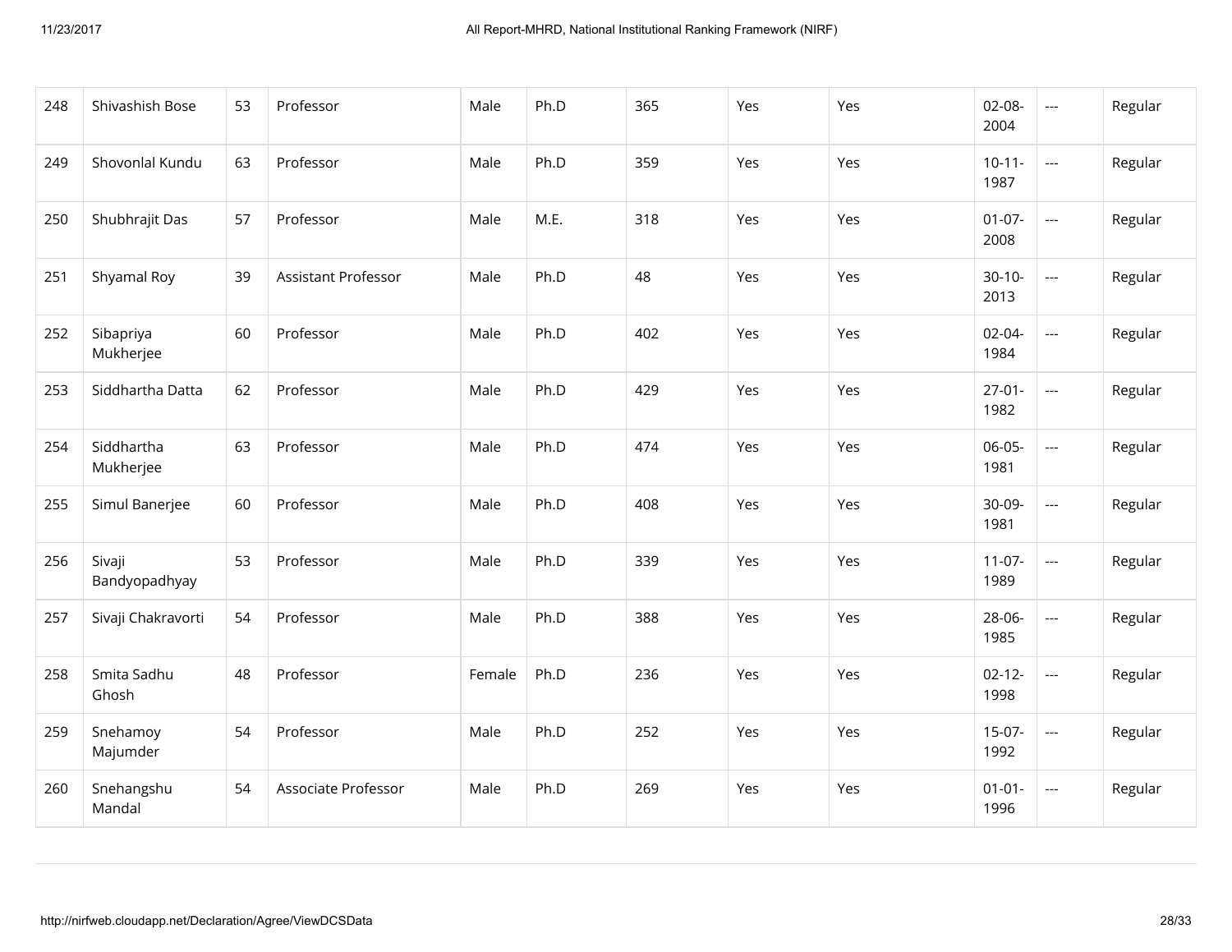| 261 | Somnath<br>Bhattacharjee   | 51 | Associate Professor                              | Male   | Ph.D | 289          | Yes | Yes | 13-08-<br>1993      | $\hspace{0.05cm} \ldots$                 | Regular                |
|-----|----------------------------|----|--------------------------------------------------|--------|------|--------------|-----|-----|---------------------|------------------------------------------|------------------------|
| 262 | Somnath Ghosh              | 60 | Dean / Principal / Director<br>/ Vice Chancellor | Male   | Ph.D | 419          | Yes | Yes | $19-11-$<br>1982    | $\hspace{0.05cm} \ldots$                 | Regular                |
| 263 | Somnath<br>Mukherjee       | 58 | Professor                                        | Male   | Ph.D | 291          | Yes | Yes | $10-07-$<br>1993    | $\overline{\phantom{a}}$                 | Regular                |
| 264 | Soumen Basak               | 47 | <b>Assistant Professor</b>                       | Male   | Ph.D | 199          | Yes | Yes | $26-03-$<br>2001    | $\hspace{0.05cm} \ldots \hspace{0.05cm}$ | Regular                |
| 265 | Soumya Sarkar              | 47 | Professor                                        | Male   | Ph.D | 253          | Yes | Yes | 06-03-<br>1999      | $\overline{\phantom{a}}$                 | Regular                |
| 266 | Sourav Sarkar              | 27 | <b>Assistant Professor</b>                       | Male   | Ph.D | $\mathbf{1}$ | Yes | Yes | 29-06-<br>2017      | $\hspace{0.05cm} \ldots \hspace{0.05cm}$ | Regular                |
| 267 | Souren Mitra               | 51 | Professor                                        | Male   | Ph.D | 288          | Yes | Yes | 06-09-<br>1993      | $\hspace{0.05cm} \ldots$                 | Regular                |
| 268 | Sovan Dalai                | 40 | <b>Assistant Professor</b>                       | Male   | Ph.D | 159          | Yes | Yes | $01 - 08 -$<br>2006 | $\overline{\phantom{a}}$                 | Regular                |
| 269 | Sreyashi Das Pal           | 37 | <b>Assistant Professor</b>                       | Female | Ph.D | 149          | Yes | Yes | $29-12-$<br>2006    | $\hspace{0.05cm} \ldots \hspace{0.05cm}$ | Regular                |
| 270 | Sruti Gan<br>Chaudhuri     | 36 | <b>Assistant Professor</b>                       | Female | Ph.D | 47           | Yes | Yes | $02 - 12 -$<br>2013 | $\hspace{0.05cm} \ldots$                 | Adhoc /<br>Contractual |
| 271 | Subhadip Basu              | 40 | Associate Professor                              | Male   | Ph.D | 205          | Yes | Yes | $13-07-$<br>2006    | $\hspace{0.05cm} \ldots \hspace{0.05cm}$ | Regular                |
| 272 | Subhajit Saraswati         | 56 | Professor                                        | Male   | Ph.D | 328          | Yes | Yes | $14 - 06 -$<br>1990 | $\overline{\phantom{a}}$                 | Regular                |
| 273 | Subhankar<br>Bandyopadhyay | 59 | Professor                                        | Male   | Ph.D | 385          | Yes | Yes | 19-08-<br>1985      | $\hspace{0.05cm} \ldots \hspace{0.05cm}$ | Regular                |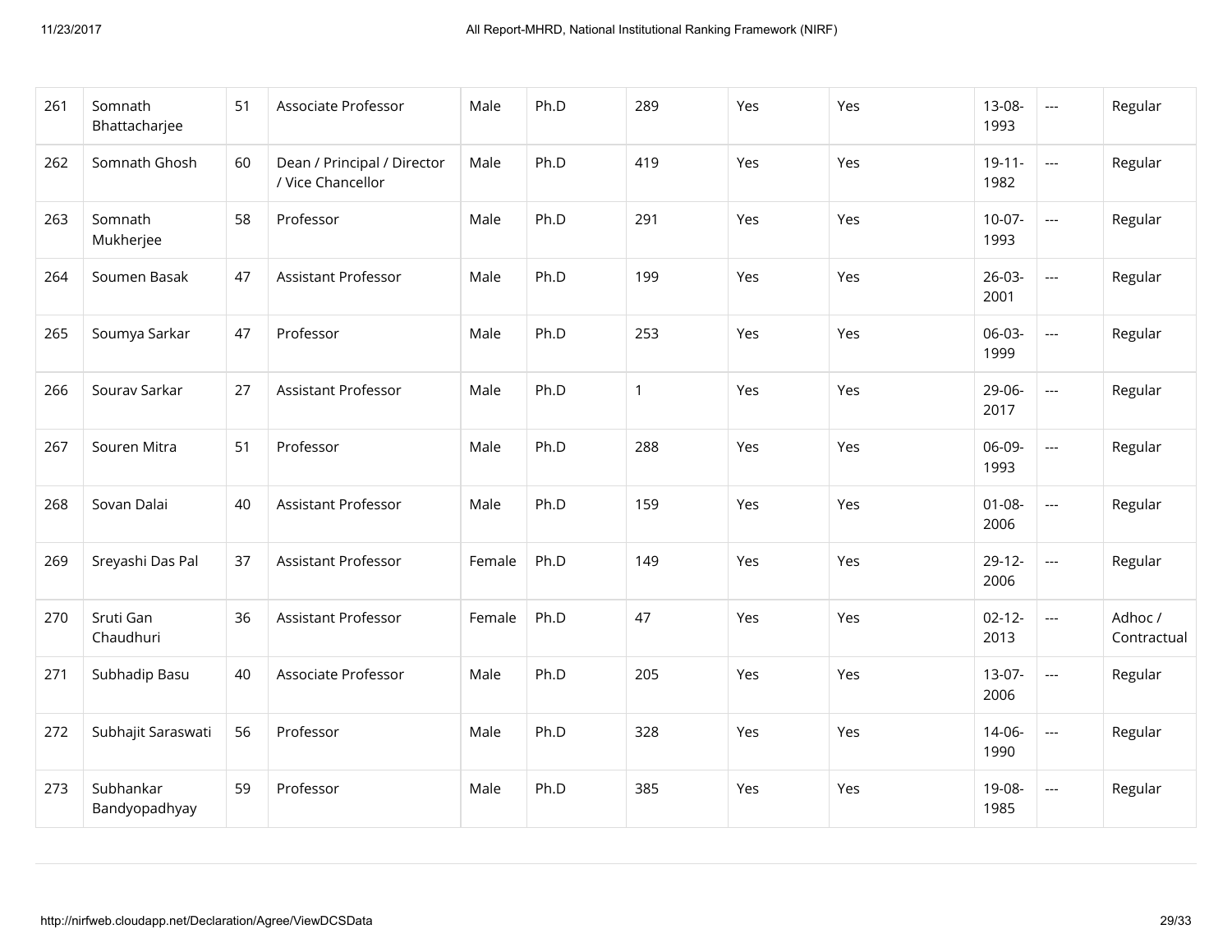| 274 | Subhas Chandra<br>Panja    | 41 | Professor                  | Male   | Ph.D | 168 | Yes | Yes | 15-09-<br>2009      | $\scriptstyle\cdots$     | Regular |
|-----|----------------------------|----|----------------------------|--------|------|-----|-----|-----|---------------------|--------------------------|---------|
| 275 | Subhash Chandra<br>Mondal  | 51 | Professor                  | Male   | Ph.D | 242 | Yes | Yes | 04-08-<br>1997      | $\overline{\phantom{a}}$ | Regular |
| 276 | Subhasis Neogi             | 61 | Professor                  | Male   | Ph.D | 334 | Yes | Yes | $17-12-$<br>1990    | $\overline{\phantom{a}}$ | Regular |
| 277 | Subhasish Das              | 36 | <b>Assistant Professor</b> | Male   | Ph.D | 45  | Yes | Yes | $13-01-$<br>2014    | $\overline{\phantom{a}}$ | Regular |
| 278 | Subhasish Roy<br>Choudhury | 43 | Assistant Professor        | Male   | Ph.D | 130 | Yes | Yes | $28 - 12 -$<br>2006 | $\overline{\phantom{a}}$ | Regular |
| 279 | Subir Kumar<br>Sanyal      | 65 | Professor                  | Male   | Ph.D | 485 | Yes | Yes | $21-07-$<br>1982    | $\hspace{0.05cm} \ldots$ | Regular |
| 280 | Subir Kumar<br>Sarkar      | 59 | Professor                  | Male   | Ph.D | 423 | Yes | Yes | $10-08-$<br>1999    | $\hspace{0.05cm} \ldots$ | Regular |
| 281 | Subir Pal                  | 58 | Professor                  | Male   | Ph.D | 373 | Yes | Yes | 16-09-<br>1986      | $\overline{\phantom{a}}$ | Regular |
| 282 | Subrata Paul               | 59 | Professor                  | Male   | Ph.D | 384 | Yes | Yes | 28-06-<br>1985      | $\hspace{0.05cm} \ldots$ | Regular |
| 283 | Suchandra<br>Bardhan       | 48 | Associate Professor        | Female | Ph.D | 209 | Yes | Yes | $01 - 03 -$<br>2001 | $\hspace{0.05cm} \ldots$ | Regular |
| 284 | Suddhasatwa<br>Chakraborty | 35 | Assistant Professor        | Male   | M.E. | 107 | Yes | Yes | 22-08-<br>2008      | $\overline{\phantom{a}}$ | Regular |
| 285 | Sudeshna Saha              | 34 | Assistant Professor        | Female | Ph.D | 57  | Yes | Yes | $09-12-$<br>2013    | $\hspace{0.05cm} \ldots$ | Regular |
| 286 | Sudhabindu Ray             | 43 | Associate Professor        | Male   | Ph.D | 156 | Yes | Yes | $25 - 11 -$<br>2009 | $\hspace{0.05cm} \ldots$ | Regular |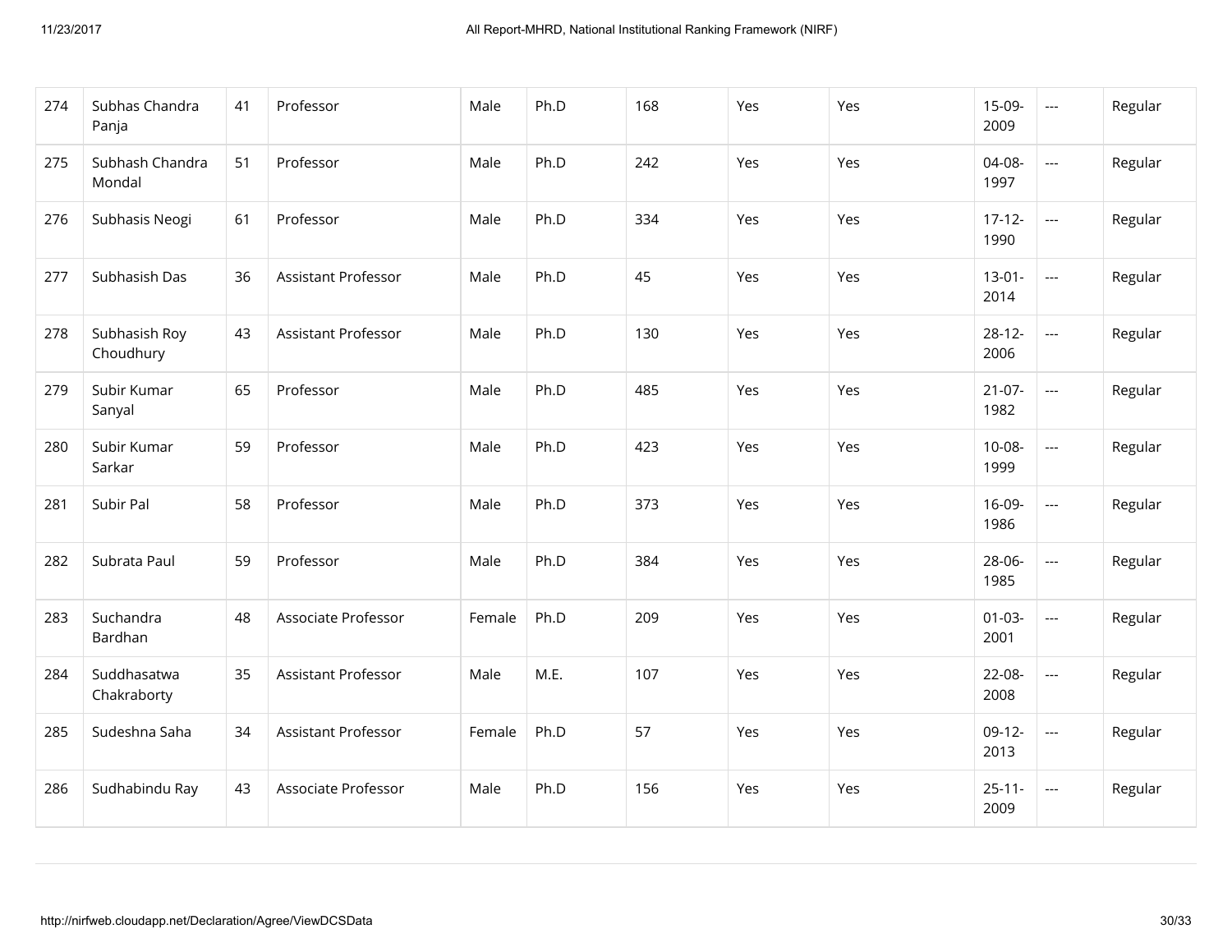| 287 | Sudip Kumar<br>Naskar       | 39 | <b>Assistant Professor</b> | Male   | Ph.D | 134 | Yes | Yes | 26-08-<br>2013      | $\hspace{0.05cm} \ldots$                 | Regular |
|-----|-----------------------------|----|----------------------------|--------|------|-----|-----|-----|---------------------|------------------------------------------|---------|
| 288 | Sudipta<br>Chattopadhyay    | 47 | Associate Professor        | Female | Ph.D | 252 | Yes | Yes | $31 - 08 -$<br>2006 | $\hspace{0.05cm} \ldots \hspace{0.05cm}$ | Regular |
| 289 | Sudipta De                  | 50 | Professor                  | Male   | Ph.D | 315 | Yes | Yes | 23-09-<br>1991      | $\overline{\phantom{a}}$                 | Regular |
| 290 | Sudipta Ghosh               | 60 | Professor                  | Male   | Ph.D | 274 | Yes | Yes | $17-12-$<br>1994    | $\hspace{0.05cm} \ldots$                 | Regular |
| 291 | Sugata Munshi               | 59 | Professor                  | Male   | M.E. | 418 | Yes | Yes | $11-09-$<br>1990    | $\overline{\phantom{a}}$                 | Regular |
| 292 | Sujata Sardar               | 29 | Assistant Professor        | Female | Ph.D | 24  | Yes | Yes | $28 - 10 -$<br>2015 | $\hspace{0.05cm} \ldots \hspace{0.05cm}$ | Regular |
| 293 | Sujit Ghoshal               | 61 | Professor                  | Male   | Ph.D | 468 | Yes | Yes | $20 - 04 -$<br>1985 | $\overline{\phantom{a}}$                 | Regular |
| 294 | Sujit Kumar Biswas          | 60 | Professor                  | Male   | Ph.D | 366 | Yes | Yes | $20-07-$<br>1987    | $\overline{a}$                           | Regular |
| 295 | Suman Kalyan Das            | 31 | <b>Assistant Professor</b> | Male   | Ph.D | 83  | Yes | Yes | $16 - 04 -$<br>2014 | $\overline{\phantom{a}}$                 | Regular |
| 296 | Sumanta Neogi               | 53 | Professor                  | Male   | Ph.D | 335 | Yes | Yes | $01 - 11 -$<br>1989 | $\hspace{0.05cm} \ldots$                 | Regular |
| 297 | Sunita Adhikary<br>Pramanik | 37 | Assistant Professor        | Female | Ph.D | 109 | Yes | Yes | $18-02-$<br>2016    | $\overline{\phantom{a}}$                 | Regular |
| 298 | Sunita Halder Dey           | 41 | Associate Professor        | Female | Ph.D | 204 | Yes | Yes | 09-04-<br>2002      | $\overline{a}$                           | Regular |
| 299 | Suparna Kar<br>Choudhury    | 52 | Professor                  | Female | Ph.D | 324 | Yes | Yes | $31 - 08 -$<br>1990 | $\hspace{0.05cm} \ldots$                 | Regular |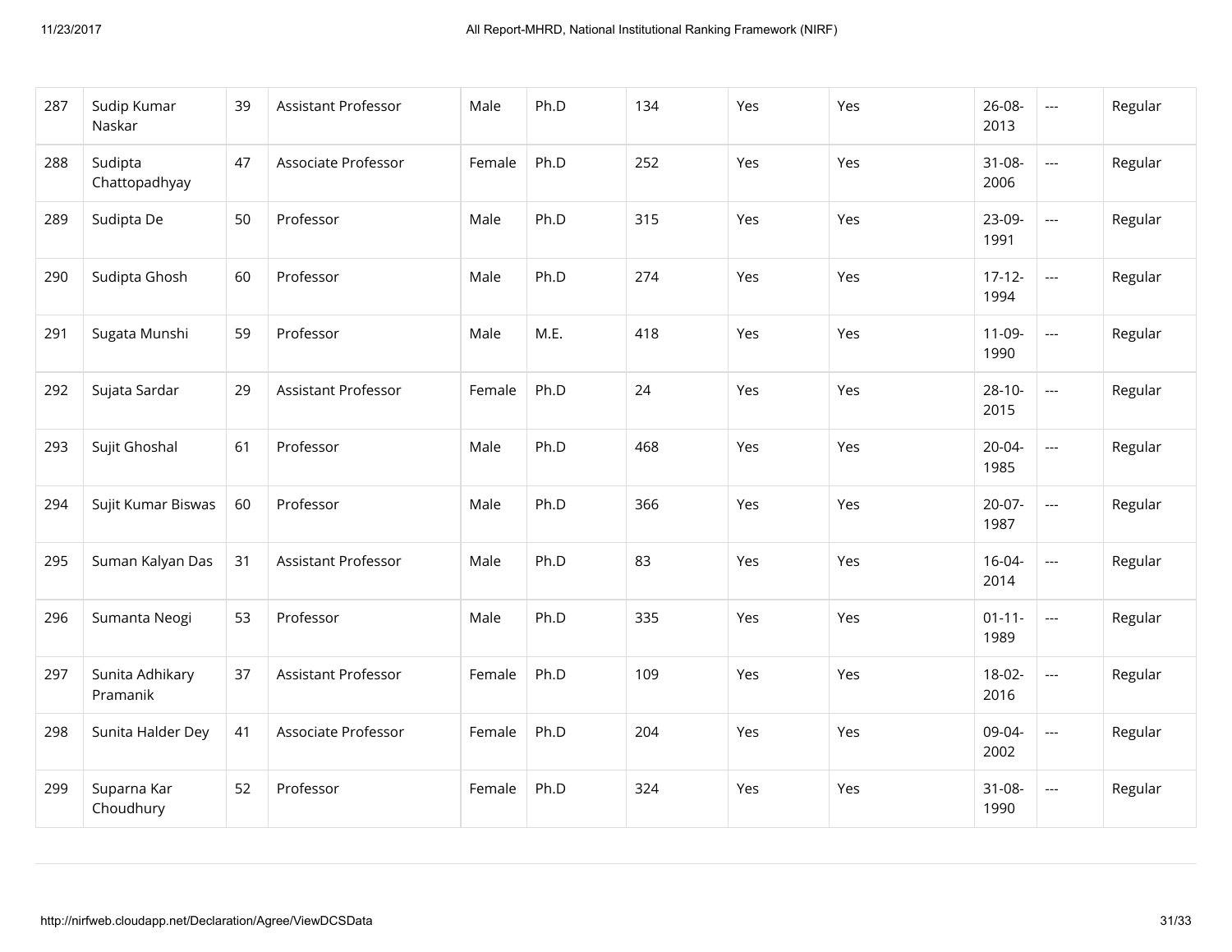| 300 | Suranjan Ghose               | 61 | Professor                  | Male   | Ph.D | 357 | Yes | Yes | $05 - 01 -$<br>1988 | $\hspace{0.05cm} \ldots$                 | Regular |
|-----|------------------------------|----|----------------------------|--------|------|-----|-----|-----|---------------------|------------------------------------------|---------|
| 301 | Susanta Roy                  | 36 | <b>Assistant Professor</b> | Male   | M.E. | 167 | Yes | Yes | $07-10-$<br>2009    | $\overline{\phantom{a}}$                 | Regular |
| 302 | Susmita Ghosh De             | 49 | Professor                  | Female | Ph.D | 248 | Yes | Yes | $14-02-$<br>1997    | $\overline{a}$                           | Regular |
| 303 | Swapan<br>Bhattacharya       | 61 | Professor                  | Male   | Ph.D | 245 | Yes | Yes | $07-05-$<br>1997    | $\overline{\phantom{a}}$                 | Regular |
| 304 | Swapan Kumar<br>Goswami      | 59 | Professor                  | Male   | Ph.D | 394 | Yes | Yes | 09-09-<br>1987      | $\overline{a}$                           | Regular |
| 305 | Swarnendu Sen                | 51 | Professor                  | Male   | Ph.D | 333 | Yes | Yes | $01 - 11 -$<br>1989 | $\overline{\phantom{a}}$                 | Regular |
| 306 | Swati<br>Bandyopadhyay       | 52 | Associate Professor        | Female | Ph.D | 323 | Yes | Yes | $17 - 11 -$<br>1990 | $\overline{\phantom{a}}$                 | Regular |
| 307 | Tandra Mitra                 | 60 | Professor                  | Female | Ph.D | 220 | Yes | Yes | 04-06-<br>1999      | $\overline{\phantom{a}}$                 | Regular |
| 308 | Tanmoy Bera                  | 59 | Professor                  | Male   | Ph.D | 304 | Yes | Yes | 05-06-<br>1992      | $\overline{\phantom{a}}$                 | Regular |
| 309 | Tapan Kumar<br>Chatterjee    | 61 | Professor                  | Male   | Ph.D | 160 | Yes | Yes | $02 - 06 -$<br>2004 | $\hspace{0.05cm} \ldots$                 | Regular |
| 310 | Tapan Kumar<br>Maity         | 51 | Professor                  | Male   | Ph.D | 190 | Yes | Yes | $04-12-$<br>2001    | $\hspace{0.05cm} \ldots$                 | Regular |
| 311 | Tapan Kumar Pal              | 65 | Professor                  | Male   | Ph.D | 438 | Yes | Yes | $10-04-$<br>1981    | $\overline{\phantom{a}}$                 | Regular |
| 312 | Tapas Kumar<br>Bhattacharyya | 54 | Professor                  | Male   | M.E. | 340 | Yes | Yes | $01 - 12 -$<br>1989 | $\hspace{0.05cm} \ldots \hspace{0.05cm}$ | Regular |